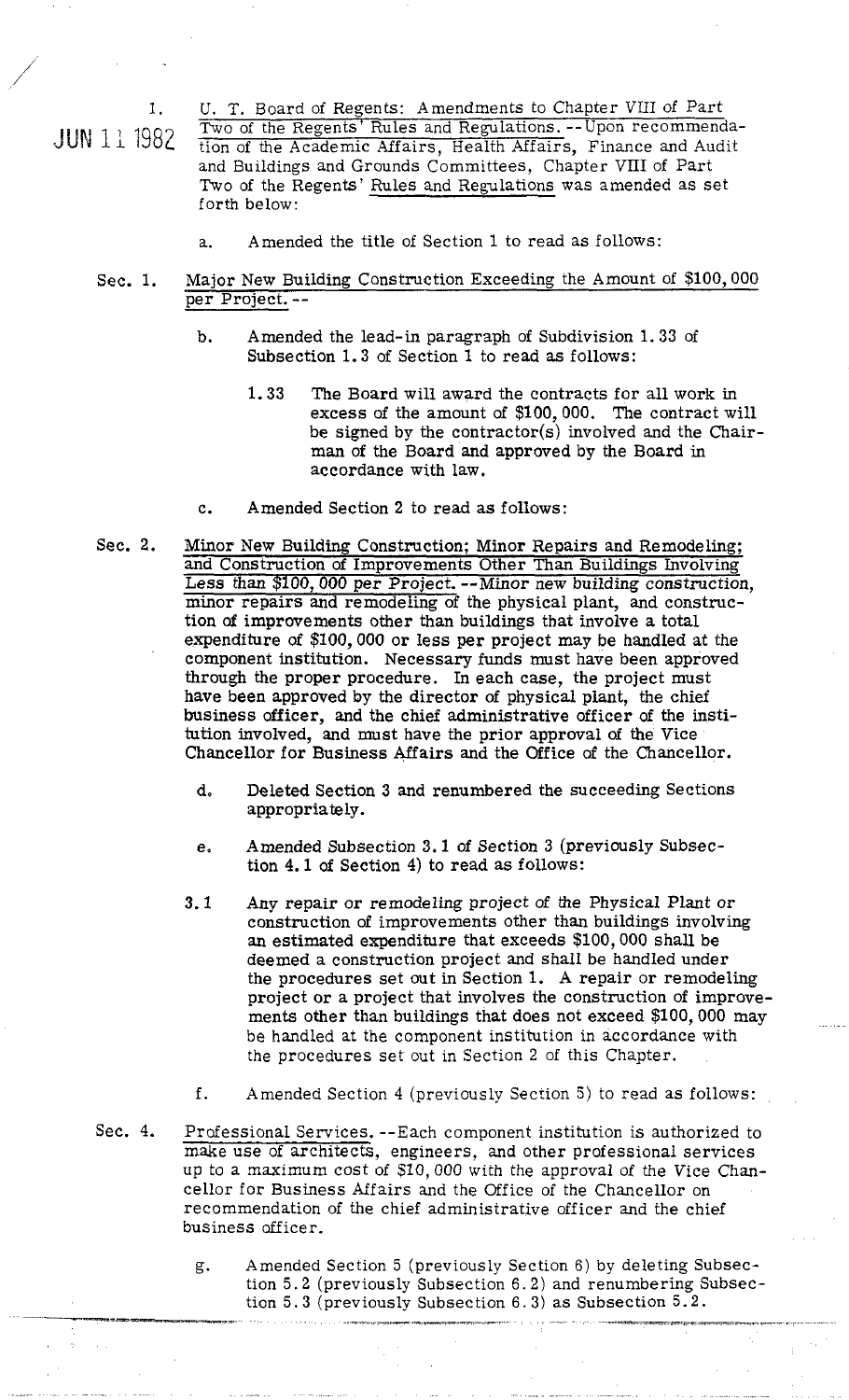2. U. T. Board of Regents - Regents' Rules and Regulations, Part Two: Amendments to Chapter I, Section 1, Subsections 1.3 and 1.4 and Section 2, Subsection 2.1 (Acceptance and Reporting of 2. U.T. Board of Regents - Regents' Rules and Regulations, Part Two: Amendments to Chapter I, Section 1, Subsections 1.3 and  $\frac{1.4}{1.4}$  and Section 2, Subsection 2.1 (Acceptance and Reporting of  $\frac{1.4}{1.4}$  of  $\frac{1}{$ of Part Two of the Regents' Rules and Regulations as presented 1.4 and Section 2, Subsection 2.1 (Acceptance and Reporting of Gifts). --With respect to the proposed amendments to Chapter 1 of Part Two of the Regents' Rules and Regulations as presented in the Material Supporting the Ag as well as Subsection 2.1 of Section 2. In accordance therewith, approval **was** given to amend Subsections 1.3 and 1.4 of Section 1 and Subsection 2.1 of Section 2 of Chapter I of **Part** Two of the Regents' Rules and Regulations to read as follows:

- **1.3** The authority to accept gfts to a component institution is delegated to the chief administrative officer when the gift is to a fund, foundation, or enterprise already approved by the Board or is a continuation of a series which has been previously approved by the Board. Each chief administrative officer is empowered to accept cash gifts (except endowments) to a component institution of the System in the amount of \$25,000 or less and gifts in kind having a value of \$25,000 or less, within the policies of the Board and Legislature governing the acceptability of gifts, and to deposit such gifts to the appropriate accounts. All gifts (except those described in Subsection 1.4 below) shall be reported by the dockets of each component institution as prescribed by the Board.
- 1.4 A quarterly report of all such gifts of \$25,000 or less showing name and address of donor, amount of cash gift or value of gift in kind, purpose, and date of the gift shall be filed with the Board within thirty (30) days after August 31, November 30, February 28, and May 31 of each year. Such reports will summarize gifts of  $$2,500$  or less showing only total dollars and number of gifts.
- 2.1 No gift of less than \$10,000 will be accepted as a separate permanent endowment. All gifts to establish permanent endowments of any nature shall be accepted by the Board **via**  the Agenda.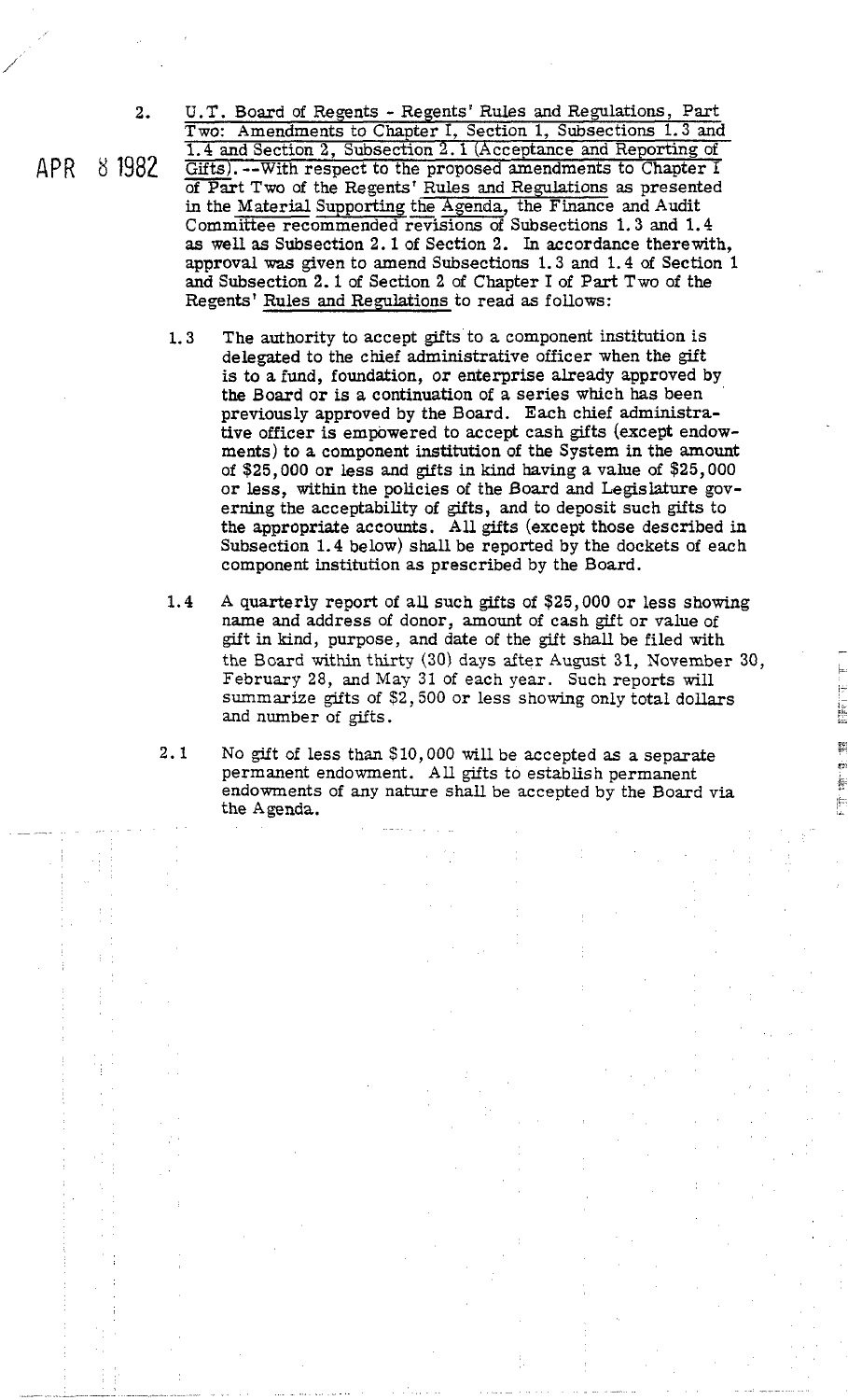U.T. Board of Regents - Regents' Rules and Regulations, Part Two: Amendment to Chapter III, Section 10, Subsection 10.442 (Increase in Travel Reimbursement Limit From Certain Sources of Funds). --

APR-8 1982 Approval was given to amend Subsection 10.442 of Section 10 of Chapter III of Part Two of the Regents' Rules and Regulations to read as follows:

- **10.442** Gifts, Grants, Designated and Auxiliary Enterprise Funds. --Reimbursement of travel expenses paid from Gifts, Grants, Designated and Auxiliary Enterprise Funds will be as follows:
	- **(a)** For grants from or derived from Federal or State agencies, travel allowances shall be paid as specified in the foregoing provisions.
	- (b) For other gifts, grants, designated, or auxiliary enterprise funds, travel allowances may be for **actual** expenses for meals and lodging not to exceed \$120 per day. The transportation allowances will be as specified in the foregoing provisions.

The provisions of both (a) and **(b)** above are subject to the terms, provisions and conditions of the particular gifts, grants, or funds involved. Further exceptions of these provisions may be in accordance with specific authorization by the Board with certain designated funds. Likewise, when anticipated living costs are unusually low for those engaged in travel, the person authorizing the travel may reduce the allowance for all or any part of the travel, provided that the employee shall be notified of such reduced allowance before being allowed to incur any expense. When not otherwise prohibited by the terms of the gift or grant, employees may also be reimbursed for required registration fees or similar expenses incurred in attending meetings of organizations or associations. Receipts for lodging, registration fees, or similar expenses shall be obtained and attached to the expense voucher. Project Directors, Principal Investigators, Departmental Chairmen, or other authorized personnel under a gift or grant who travel in their personally owned airplanes on necessary official business may be reimbursed therefor as provided in the current Appropriations Act.

3.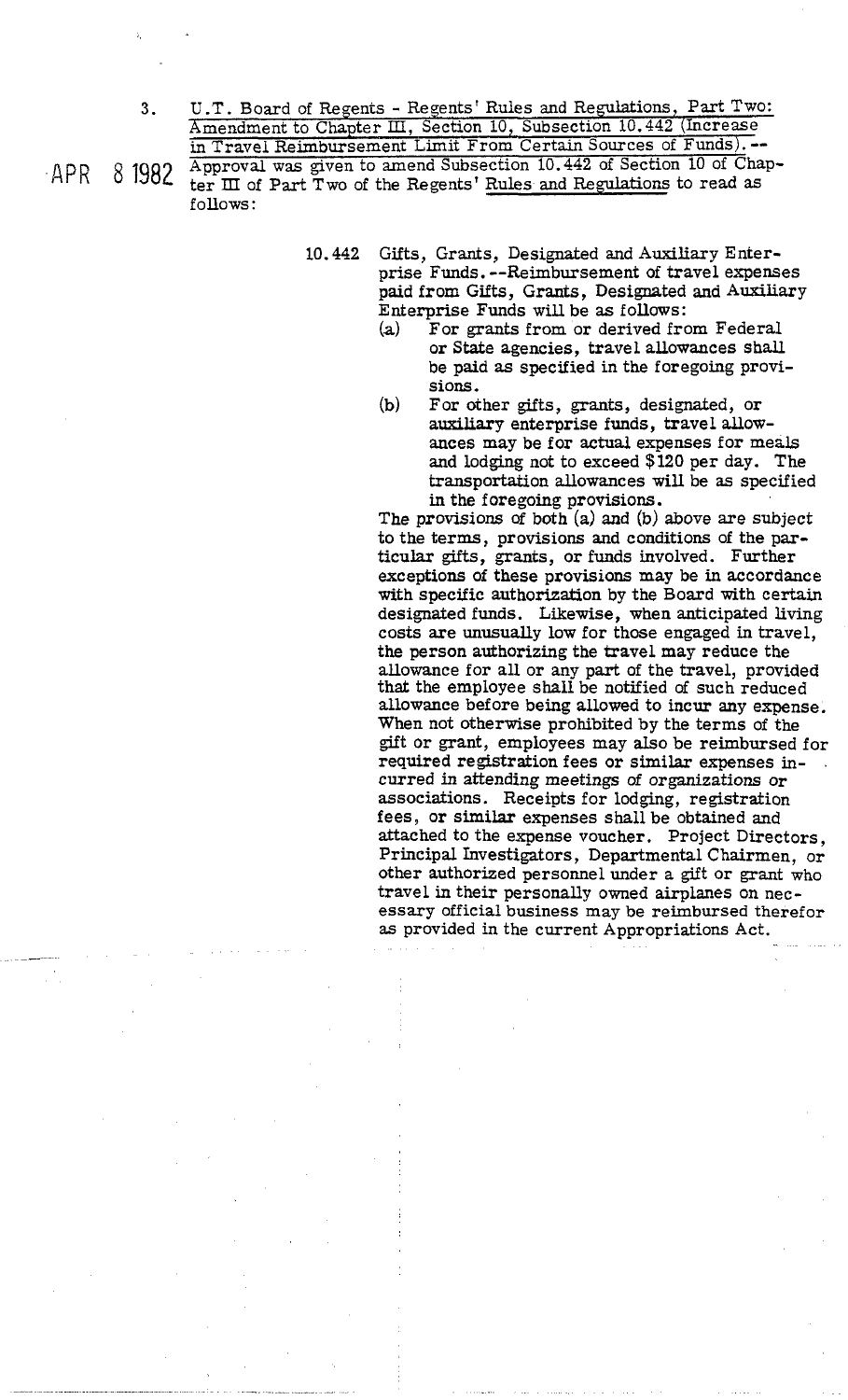**4.** U. T. Board of Regents - Regents' Rules and Regulations, Part Two: Amendments to Chapter VI (Staff Benefits). -- Upon recommendation<br>of the Finance and Audit Committee, Part Two of the Regents' Rules **2**<br> **4.** U. T. Board of Regents - Regents' Rules and Regulations, Part Two:<br>
<u>Amendments to Chapter VI</u> (Staff Benefits).--Upon recommendation<br>
of the Finance and Audit Committee, Part Two of the Regents' Rules<br>
and Regul and Regulations was amended by deleting Chapter VI in its entirety and substituting the following in lieu thereof:

## Sec. 1. Teacher Retirement System. Pursuant to Title 110B, Subtitle D, Chapters 31-35, Vernon's Texas Civil Statutes (to be included in the Texas Government Code), a person, unless eligible to participate and participating in the Optional Retirement Program (Section 2 below), employed by the System at least onehalf time for a cumulative period **of** four and one-half months within one fiscal year must participate in the Teacher Retirement System of Texas.

#### Sec. 2. Optional Retirement Program.

- 2.1 Pursuant to Section 36.101 et seq., Title 110B, Vernon's Texas Civil Statutes (to be included in the Texas Government Code), the following employees are eligible to participate in the Optional Retirement Program **(0.** R. P. ):
	- 2.11 Full-time faculty members appointed at least four and one- half months.
- 2.12 Full-time administrative, research or professional personnel appointed for at least four and one-half months, unless included in the classified personnel pay plan of a component institution.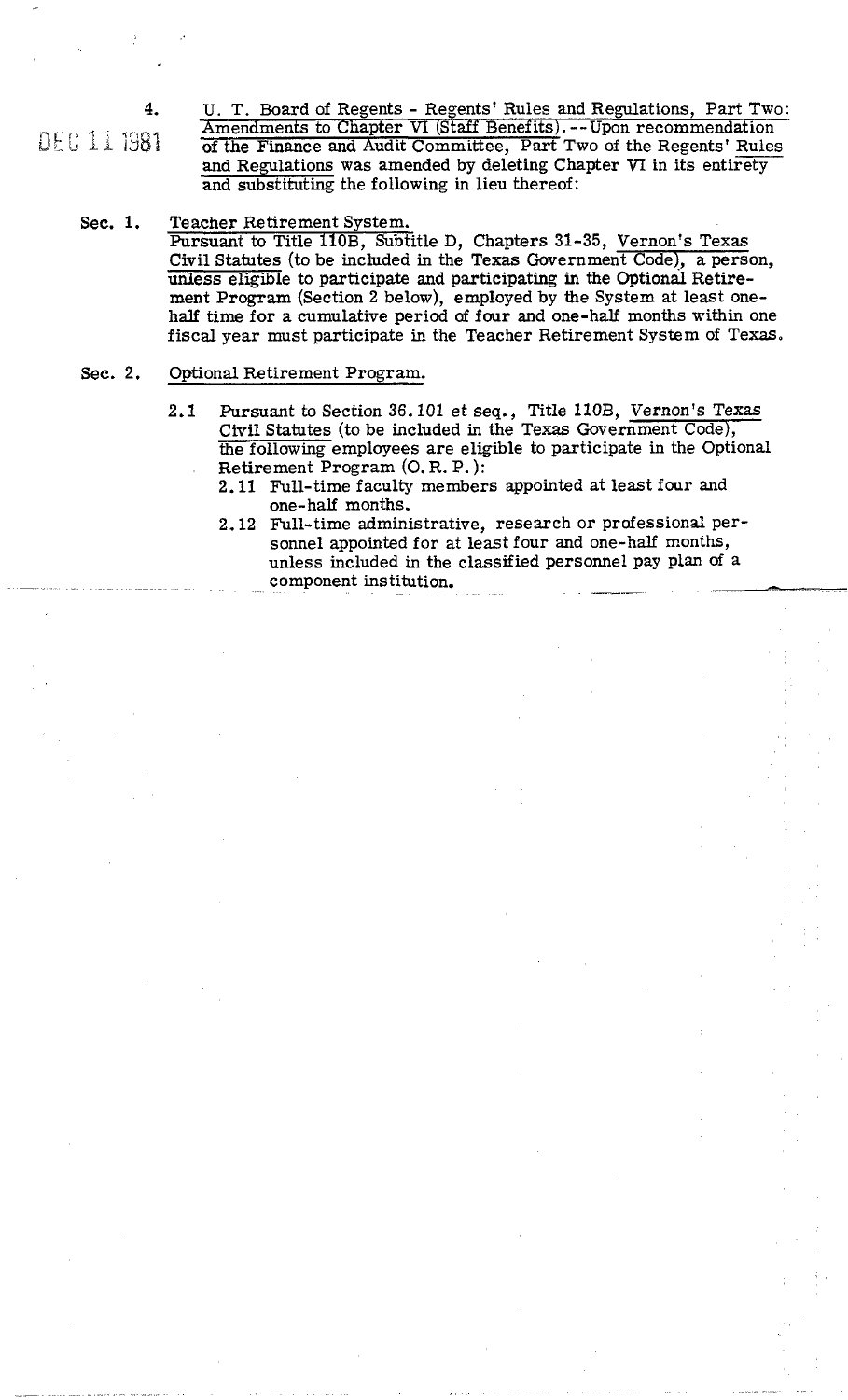- **2.2** In accordance with conditions approved by the U. T. Board of Regents, the Office of the Vice Chancellor for Business Affairs will approve the companies authorized to provide annuity contracts, custodial accounts or investment contracts under the 0. R. P.
- **2.3** One change of O.R. P. companies is allowed per year. The change may be made only on the first day of a month.
- Sec. **3.** Tax Sheltered Annuities.
	- **3.1** Pursuant to Article **6228a-5,** Vernon's Texas Civil Statutes, an employee may purchase Tax Sheltered Annuities (T. S. A. ) through an approved company.
	- **3.2** In accordance with conditions approved by the U. T. Board of Regents, the Office of the Vice Chancellor for Business Affairs will approve companies authorized to offer annuities under the T. S. A. Program.
- Sec. 4. Group Hospitalization and Medical Benefit Plan.
	- **4.1** A person employed at least one-half time may elect optional group hospitalization and medical insurance coverage under a Systemwide contract approved by the Office of the Chancellor and the U. T. Board of Regents.
	- **4.2** Employees who do not enroll within 60 days of eligibility may do so only in the annual enrollment period during the month of September.
	- **4.3** The anniversary date of the contract is September 1 of each year.
	- **4.4** An employee enrolled for group hospitalization and medical coverage is automatically enrolled for group dental coverage. (section **5** below. )
- Sec. **5.** Group Dental Insurance.
	- **5.1** An employee covered by group hospitalization and medical insurance is also covered by group dental insurance under a Systemwide contract approved by the Office of the Chancellor and the U. T. Board of Regents.
	- **5.2** Dependents' dental coverage is available but may be discontinued only if dependents' group hospitalization and medical coverage is discontinued.
	- **5.3** Reinstatement of discontinued dependents' dental coverage shall require a wait of **18** months from date of re-application.

### Sec. **6.** Group Term Life Insurance.

- 6,l A person employed at least one-half time is eligible to purchase group term life insurance and dependents' group term life insurance under a System-wide "One Year Term'' plan approved by the Office of the Chancellor and the U. T. Board of Regents.
- **6.2** The amount of insurance available may not exceed four times annual earnings.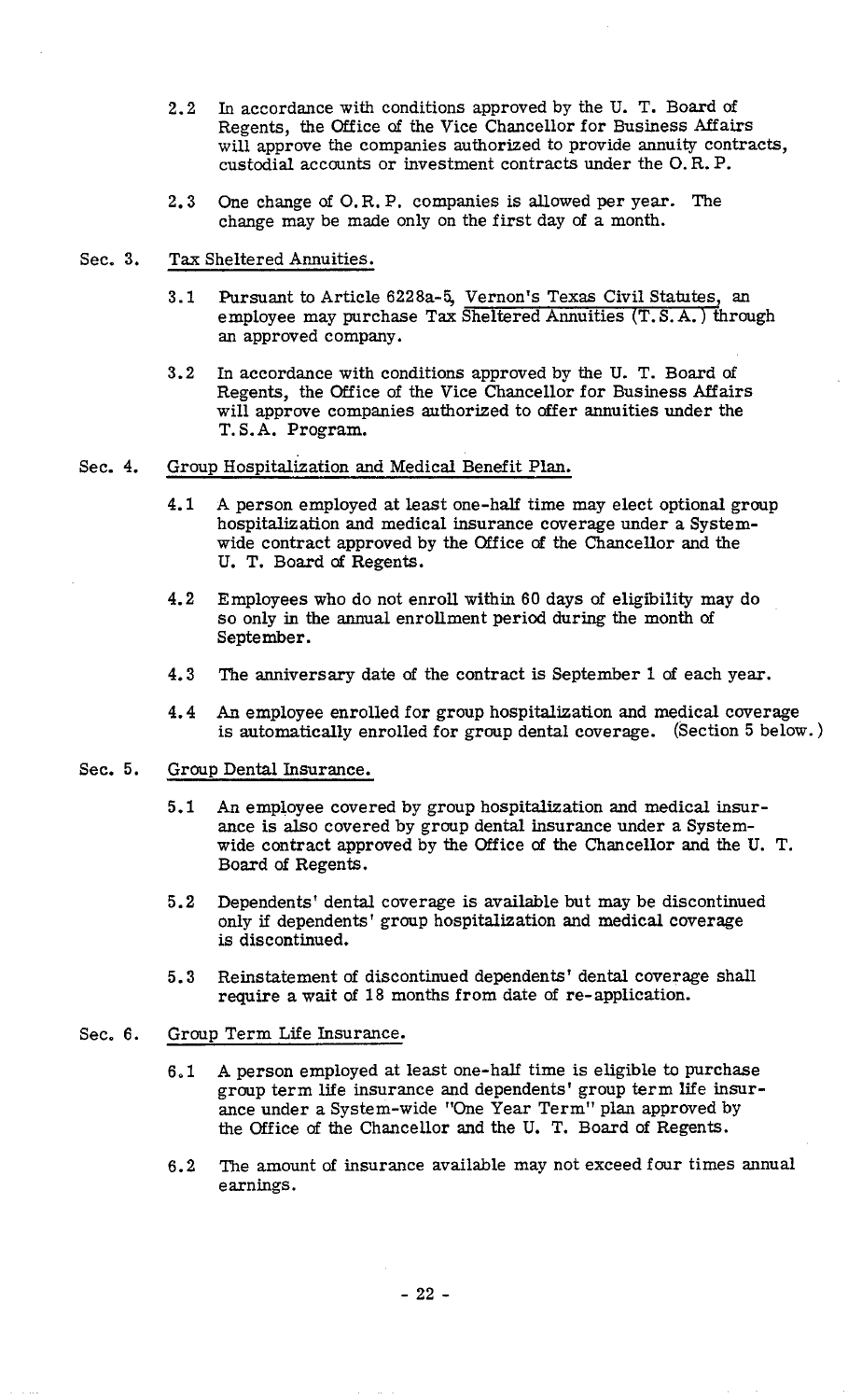- Sec. 7. Group Cash Value Paid-Up at Age 65 Life Insurance Plan. A person employed at least one-half time is eligible to purchase group cash value paid-up at age 65 life insurance under a policy approved by the Office of the Chancellor and the U. T. Board of Regents.
- Sec. 8. Group Long Term Disability Income Insurance. A person employed at least one-half time may purchase group long term disability income insurance under a policy approved by the Office **of** the Chancellor and the U. T. Board **of** Regents.
- Sec. 9. Group Accident Insurance. A person under age 70 and employed at least one-half time may purchase group accident insurance under a policy approved by the Office **of** the Chancellor and the U. T. Board of Regents.
- Sec. 10. Workers' Compensation Insurance.
	- 10.1 Pursuant to Article 8309d **of** Vernon's Texas Civil Statutes, a System-wide Workers' Compensation Insurance  $(W, C, I)$  Program will provide certain benefits for injuries sustained in the course and scope **of** employment.
	- 10.2 The System Personnel Office, with the assistance of other appropriate System and component institution offices, shall investigate injuries and publish and enforce safety regulations.
	- 10.3 The System Personnel Office shall be responsible for reporting all covered injuries to the Industrial Accident Board (I.A. B. ).
	- 10.4 The System Personnel Office shall coordinate occupational safety and health activities and enforce occupational safety and health standards .
	- 10.5 The Office **of** General Counsel shall be responsible for a determination on appeal of I. A. B. decisions.
	- 10.6 **A** percentage **of** annual payroll, as approved by the U. T. Board of Regents, shall be set aside to fund the Workers' Compensation Insurance Fund (W. C. I. Fund).
		- 10.61 The System Personnel Office shall be responsible for deposit in the W. C. I. Fund **of** amounts to be forwarded monthly by each institutional chief business officer for salaries paid from other than state funds.
		- 10.62 The System Personnel Office shall request the State Comptroller to transfer amounts due on payrolls from State funds to the W. C. I. Fund.
	- 10.7 The System Personnel Office shall process all W. C. I. claims for medical care and compensation.
	- 10.8 The System Personnel Office shall prepare an annual report for the U. T. Board **of** Regents on the status of the W. C. I. Fund.

# Sec. 11. Unemployment Compensation Program.

11.1 The System-wide Unemployment Compensation (U. C. ) Program will provide weekly benefits as specified in Article 5221-b et seq., Vernon's Texas Civil Statutes.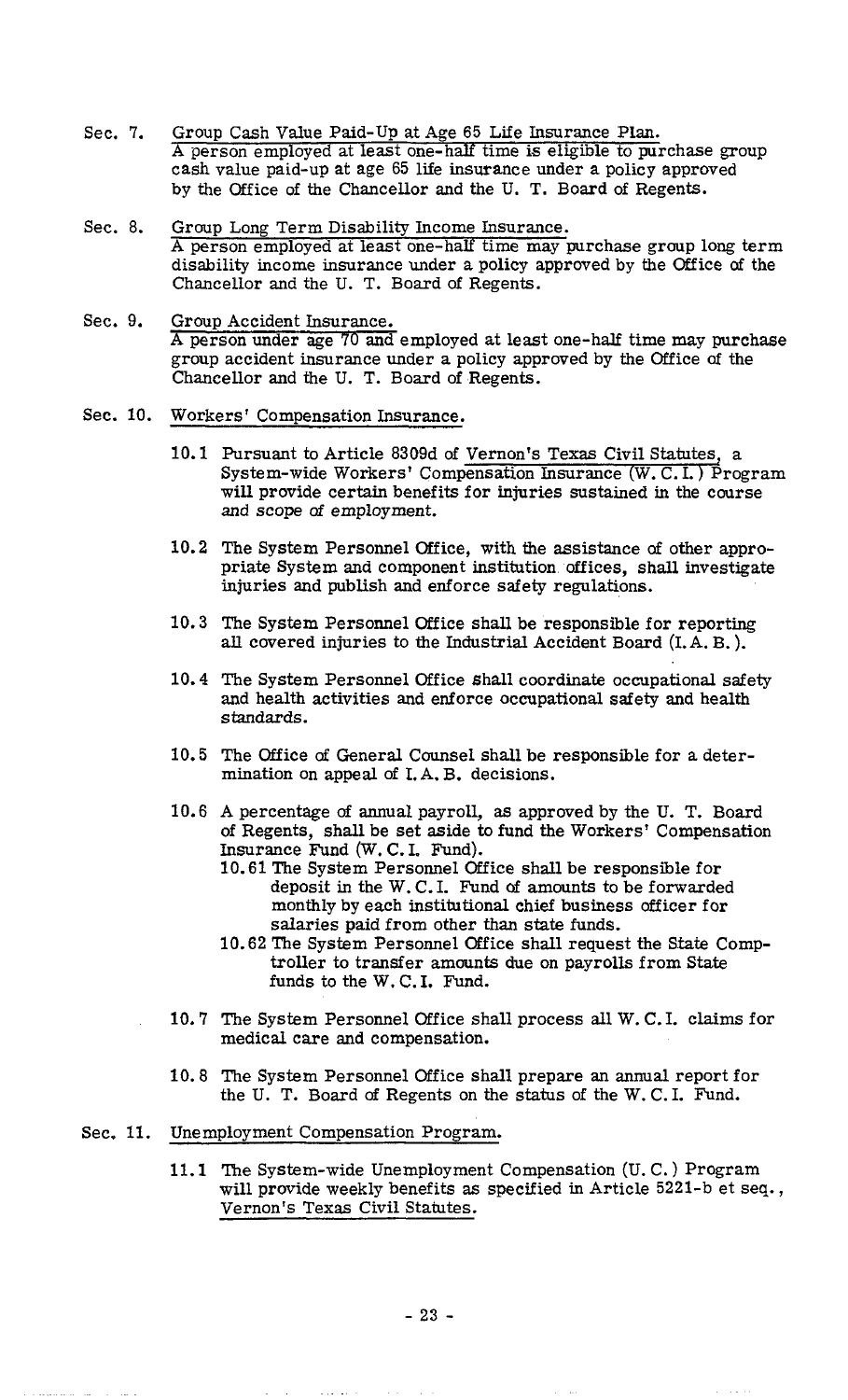- 11.2 The U. C. Fund is established by the U. T. Board of Regents to be maintained in one or more regular depositories approved by the U. T. Board **of** Regents. The System Personnel Office shall administer funding by assessment on all salary sources other than State General Revenue Funds as provided in Section 11.24 below.
	- 11.21 The System will reimburse the State General Revenue Fund from the **U.** C. Fund for claims charge-backs paid by the State Comptroller for former employees paid from other funds.
	- 11.22 Claims charge-backs for former employees paid from State General Revenue Funds shall be referred to the State Comptroller for payment.
	- 11.23 The U. C. Fund shall at all times operate under principles agreed upon by the System and the U. S. Department **of**  Health and Human Services.
	- 11.24Assessment rates shall be calculated to maintain the U. C. Fund balance within a range of \$1,215,000 to \$1,755,000 and to provide minimum balance fluctuations and maximum rate stability.
	- 11.25Expenditures from the U. C. Fund shall be limited to direct costs in accordance with Federal Management Circular 73-8, Section J. **7.**
- 11.3 The System Personnel Office, working in coordination with appropriate System and component institution offices, shall administer the U. C. Program and represent the System and component institutions in appeals to the Texas Employment Commission (T. E. C. ).
- 11.4 The Office **of** General Counsel shall be responsible for a determination on appeals **of** T. E. C. decisions.
- 11.5 The System Personnel Office shall prepare an annual report for the U. T. Board **of** Regents on the status of the U. C. Fund.
- Sec. 12. Social Security (Old Age and Survivors Insurance). Pursuant to 42 U.S.C. 8410, all employees must participate in the Social Security Program.
- Sec. 13. Deferred Compensation Plan. As authorized by Article 6252-3b, Vernon's Texas Civil Statutes, any employee may participate in the Deferred Compensation Plan.
- Sec. 14. Premium Sharing.
	- A person employed at least one-half time is eligible to receive the full amount of premium sharing specified by state law.
	- A person employed at least one-half time will receive a basic insurance coverage. Each eligible employee may elect other optional coverage within 60 days **of** employment or waive coverage at any time.
	- 14.3 The total premium for basic coverage shall not exceed the amount of employer contribution.
- Sec. 15. U. S. Savings Bonds. All employees shall be provided the opportunity to participate in the purchase of **U.** S. Savings Bonds by payroll deduction.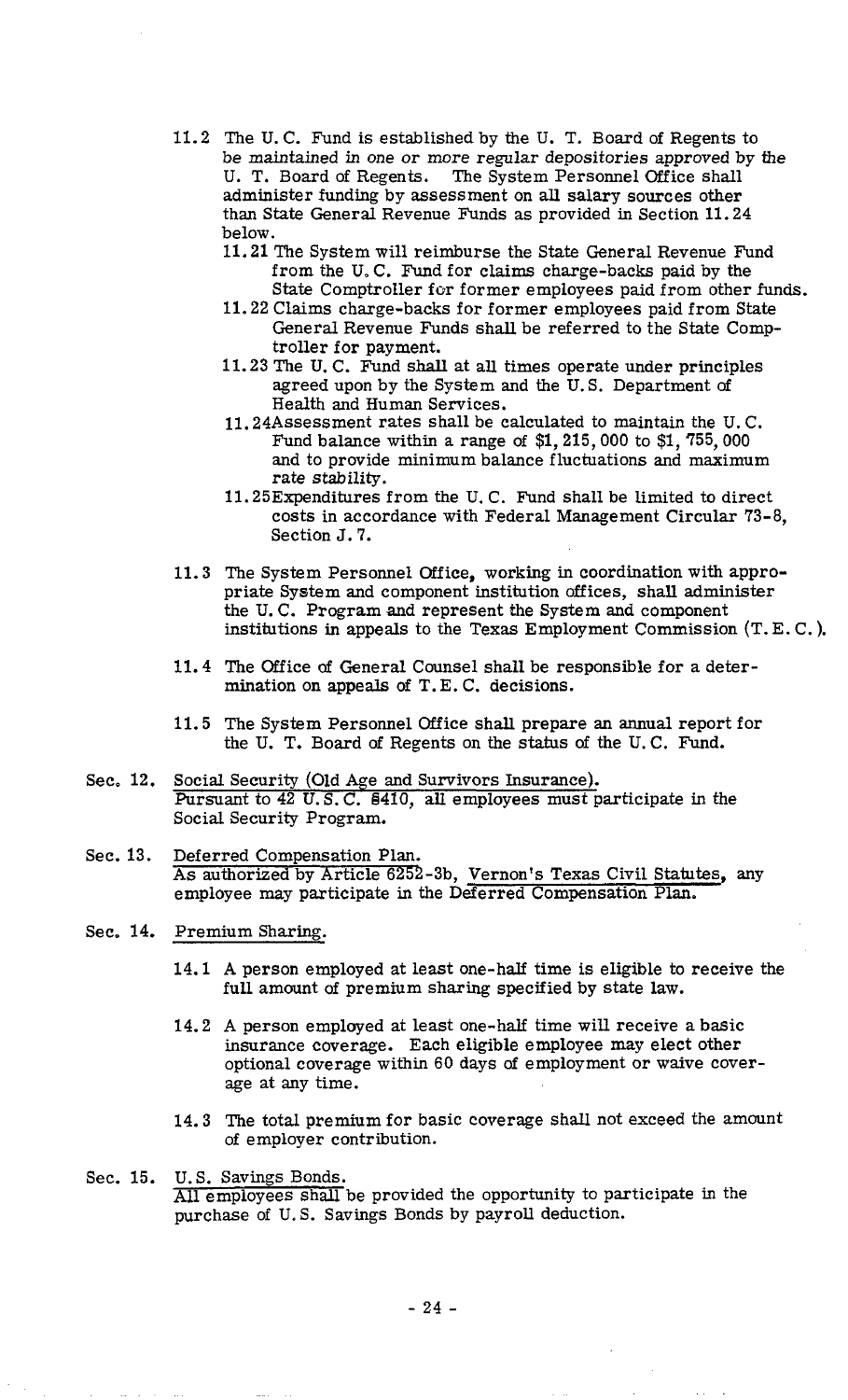Sec, 16. Availability of Complete Benefit Descriptions.

 $\sim 10^{11}$ 

The Office of the Chancellor shall insure that up-to-date accurate descriptions of the participation and eligibility requirements for all employee benefits and programs are conveniently available to all prospective and current employees at System Administration offices and at all component institutions.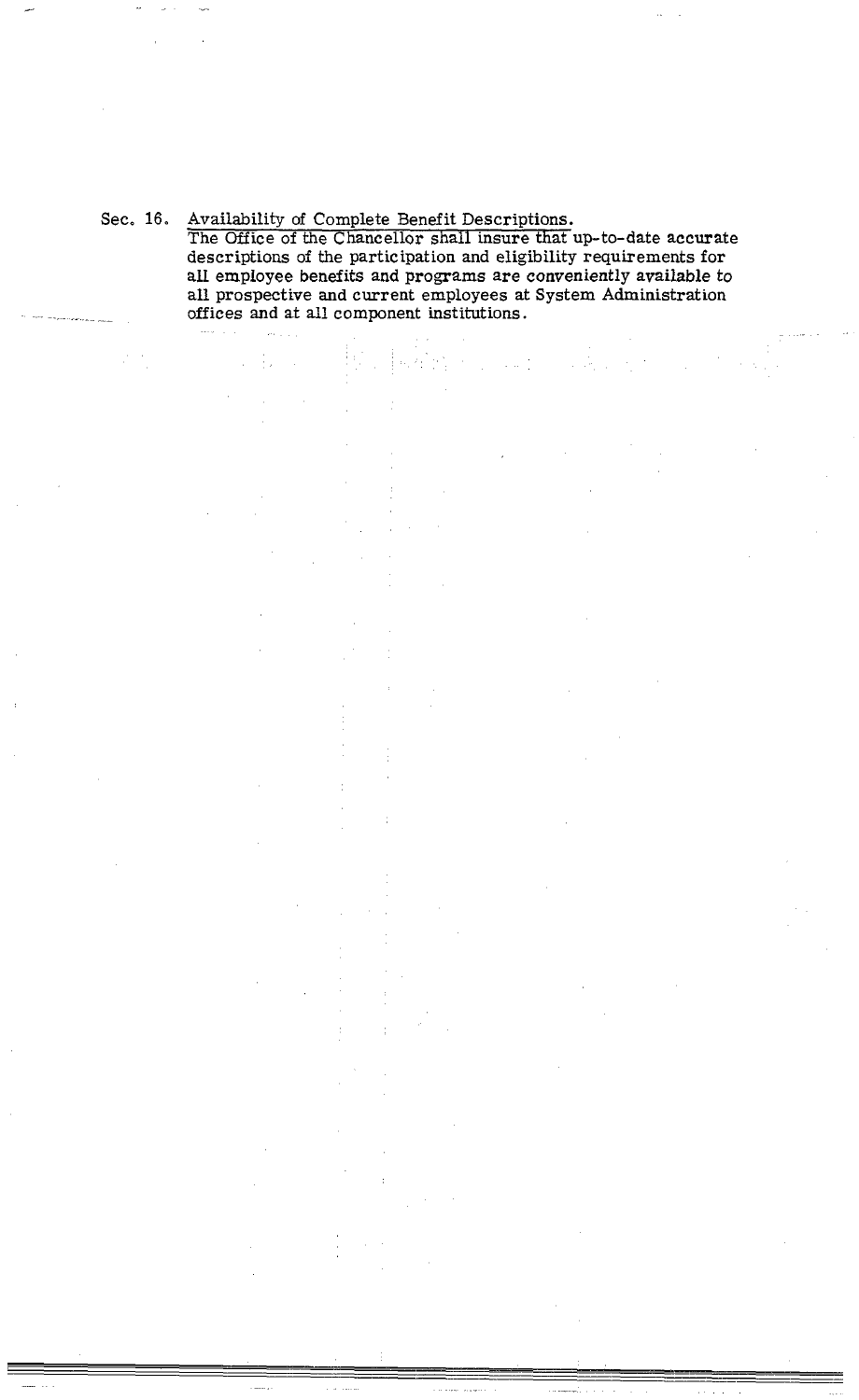U. T. BOARD OF REGENTS - REGENTS' RULES AND REGULATIONS PART **TWO:** AMENDMENT TO CHAPTER III, SECTION **10.442** (GIFTS, GRANTS, DESIGNATED AND AUXILIARY ENTERPRISE FUNDS). -- Without objection, Section **10.442** of Chapter IU of Part Two of the Regents' Rules and Regulations was amended to read as follows:

**10.442** Gifts, Grants, Designated and Auxiliary Enter-06T 9 1981 **prise Funds.** --Reimbursement of travel expenses **prise Funds.** Contract Persimental and Augustians paid from Gifts, Grants, Designated and Auxiliary Enterprise Funds will be **as** follows:

- (a) For grants from or derived from Federal or state agencies, travel allowances shall be paid **as** specified in the foregoing provis ions.
- (b) For other gifts, grants, designated, or auxiliary enterprise funds, travel allowances may be for actual expenses for meals and lodging not to exceed \$70 per day. The transportation allowances will be as specified in the foregoing provisions.

The provisions **of** both (a) and (b) above are subject to the terms, provisions and conditions of the particular gifts, grants, or funds involved. Further exceptions of these provisions may be in accordance with specific authorization by the Board with certain designated funds. Likewise, when anticipated living costs are unusually low for those engaged in travel, the person authorizing the travel may reduce the allowance for all or any part of the travel, provided that the emptoyee shall be notified **of** such reduced allowance before being allowed to incur any expense. When not otherwise prohibited by the terms **of** the gift or grant, employees may also be reimbursed for required registration fees or similar expenses incurred in attending meetings of organizations or associations. Receipts for lodging, registration fees, or similar expenses shall be obtained and attached to the expense voucher. Project Directors, Principal Investigators, Departmental Chairmen, or other authorized personnel under a gift or grant who travel in their personally owned airplanes on necessary official business may be reimbursed therefor as provided in the current Appropriations Act.

U. T. **BOARD** OF REGENTS - REGENTS' RULES AND REGULATIONS, PART TWO: AMENDMENTS TO CHAPTER IX (MATTERS RELATING TO INVESTMENTS, TRUSTS, AND LANDS). -- In a discussion of the proposed amendments to the Regents' Rules and Regulations, Part Two, Chapter **M** as presented in the Material Supporting the Agenda, Regent Hay moved that Section 2.213 be amended and Regent Milburn moved

9 1981 UCI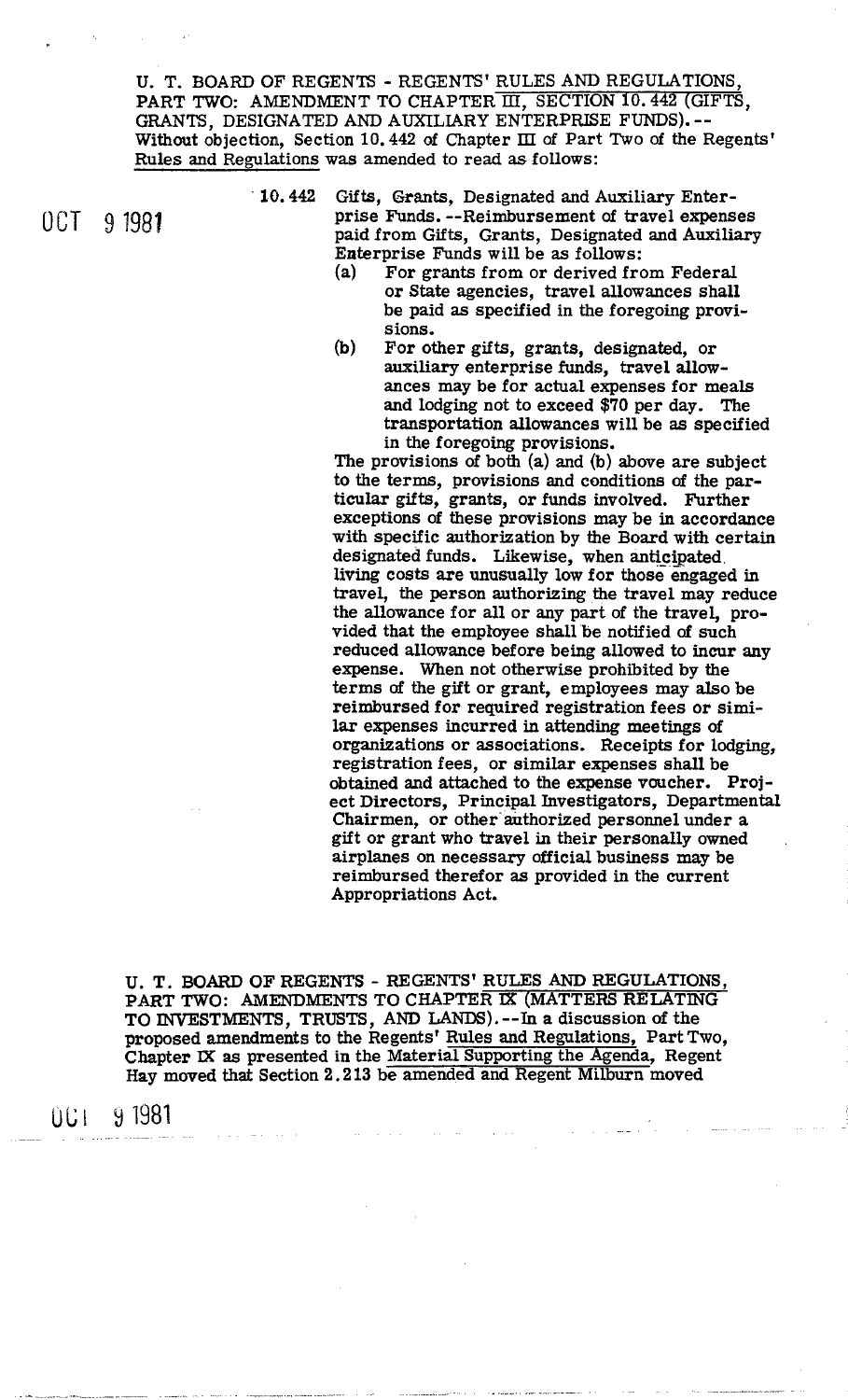the amendment of Section 2.41. The motions were duly seconded, and without objection, Chapter **IX** of Part Two of the Regents' Rules and Regulations **was** amended to read as follows:

## **CHAPTER IX**

# MATTERS **RELATING** TO INVESTMENTS, TRUSTS, AND **LANDS**

## Sec. 1. Authorizations re Sales, Assignments, Conveyances, Receipt **of** Property, and Proxies.

- $1.1$ Authority to Purchase, Exchange, and Sell Securities for and on Behalf of the Permanent University Fund of The University of Texas System (hereinafter sometimes referred to as "PUF") and the Board. --The Chancellor, or his delegate, the Vice Chancellor for Business Affairs, and the Executive Director for Investments and Trusts are authorized to purchase, exchange, and sell any and all securities for and on behalf **of** the PUF or the Board, and to execute any and all documents necessary to the consummation of any purchases or exchanges. In addition, Investment Counselors appointed by the Board **of** Regents may purchase, sell, or exchange securities from **funds** designated from the PUF and the Common Trust Fund in accordance with such Counselor's contracts.
- $1.2$ Authority to Assign and Transfer Securities Owned by the PUF and the Board. --The Chancellor, the Vice Chancellor for Business Affairs, the Executive Director for Investments and Trusts, the Comptroller and Associate Comptroller, and the Trust Officer may each assign and transfer any and all securities **of** any description whatever and execute any and all documents necessary to the consummation of any sale, assignment, or transfer of any securities registered in the name **of** the PUF or the Board, or in any other form **of** registration **of** such securities held for the account of the PUF or the Board in whatever manner, including all fiduciary capacities and including those registered in the names of trusts or foundations managed and controlled by said Board.
- Authority to Execute Instruments Relating to Land and Mineral 1.3 Interests. --The Chairman of the Board, the Vice-Chairmen, the Chancellor, the Vice Chancellor for Business Affairs, and the Vice Chancellor for Lands Management are each authorized to execute conveyances, deeds, surface and/or mineral leases, easements, rights-of-way, oil and **gas** division orders, and transfer orders, geophysical and material source permits, water contracts, pooling and unitization agreements, and any other instruments as may be necessary or appropriate from time to time, relating to the handling, management, control, and disposition of any real estate or mineral interest held or controlled by the Board as part **of** the PUF or as a part of any trust or special fund.
- Authority to Receive and Collect Money and/or Property. --The Chancellor, the Vice Chancellor for Business Affairs, and the Executive Director for Investments and Trusts are each authorized and empowered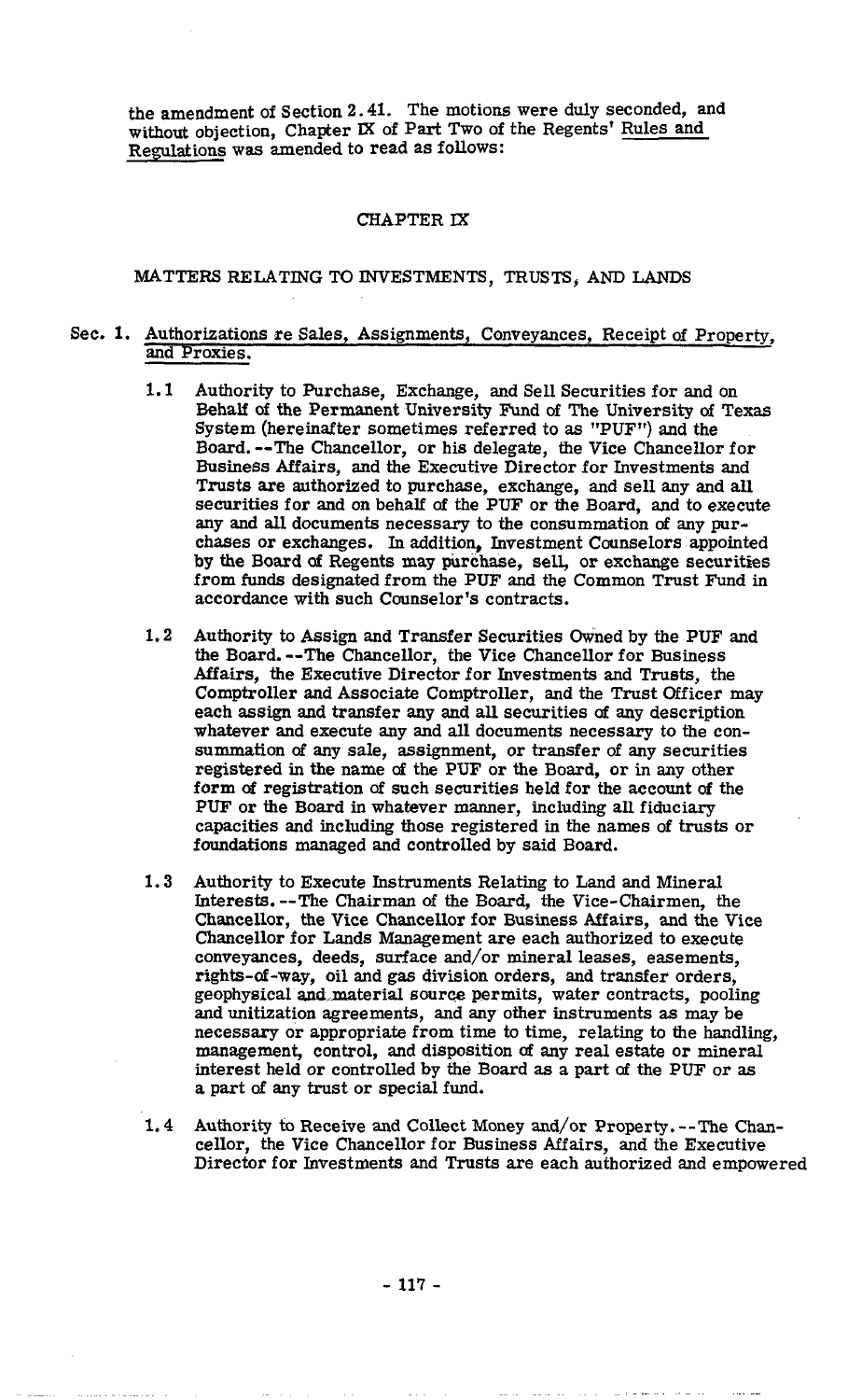to ask, demand, collect, recover, and receive any and all sums **of**  money, debts, dues, rights, property, effects, or demands, whatever, due, payable, or belonging, or that may become due, payable, or belonging to any of the above funds from investment transactions, from any person or persons, whatever, and to execute any and all necessary or proper receipts, releases, and discharges therefor.

- 1.5 Authority to Execute Proxies. --The Chancellor, or his delegate, the Vice Chancellor for Business Affairs, the Executive Director for Investments and Trusts, and the Investment Officer and the Director **ef** Stock Research are each authorized to execute proxies within the approved investment policies.
- 1.6 Authority to Purchase, Sell, and Transfer Book-Entry United States Government and Government Agency Securities. --The Chancellor, or his delegate, the Vice Chancellor for Business Affairs, the Executive Director for Investments and Trusts, or the Investment Officer **of** The University **of** Texas System may direct a member bank **of** the Federal Reserve System to purchase, sell, or transfer any United States Government or Government Agency securities in book-entry form for the Permanent University Fund **of** The University **of** Texas System and for the Board of Regents of The University **of** Texas System.

## Sec. 2.. Investment Policy for PUF.

- 2.1 Investments Authorized for Purchase.
	- 2.11 Bonds of the United States, the State **of** Texas or counties, cities, or school districts of the State **of** Texas, or in bonds issued under and by virtue **of** the Federal Farm Loan Act approved by the President of the United States, July 17, 1916, and amendments thereto.
	- 2.12 Bonds or other obligations issued, insured, or guaranteed in any manner by the United States Government or any **of** its agencies.
	- 2.13 Bonds, debentures, or obligations and preferred and common stocks issued by corporations, associations, or other institutions.
	- 2.14 Convertible securities, of all kinds, issued by corporations whose common stock is eligible for purchase by the Permanent University Fund.
- $2, 2$ Standards as to Quality.<br>2.21 Corporate Stocks
	- Corporate Stocks:
		- 2.211 Stocks eligible for purchase shall be restricted to stocks **of** companies incorporated within the United States which have paid dividends for five (5) consecutive years or longer immediately prior to the date **of** purchase.
		- 2.212 Except for bank and insurance shares, stock must be listed upon an exchange registered with the Securities and Exchange Commission, or its successors.
		- 2.213 Common Stocks are eligible for purchase if they are rated "B" or higher by Standard and Poor's Corporation. Stocks not rated by Standard and Poor's may be purchased if, in the opinion **of** the Investment Staff, they are **of** comparable quality to stocks rated "B" or higher by Standard and Poor's. An Investment Counselor shall obtain written approval **of** the Investment Staff before purchasing a stock which is not rated by Standard and Poor's.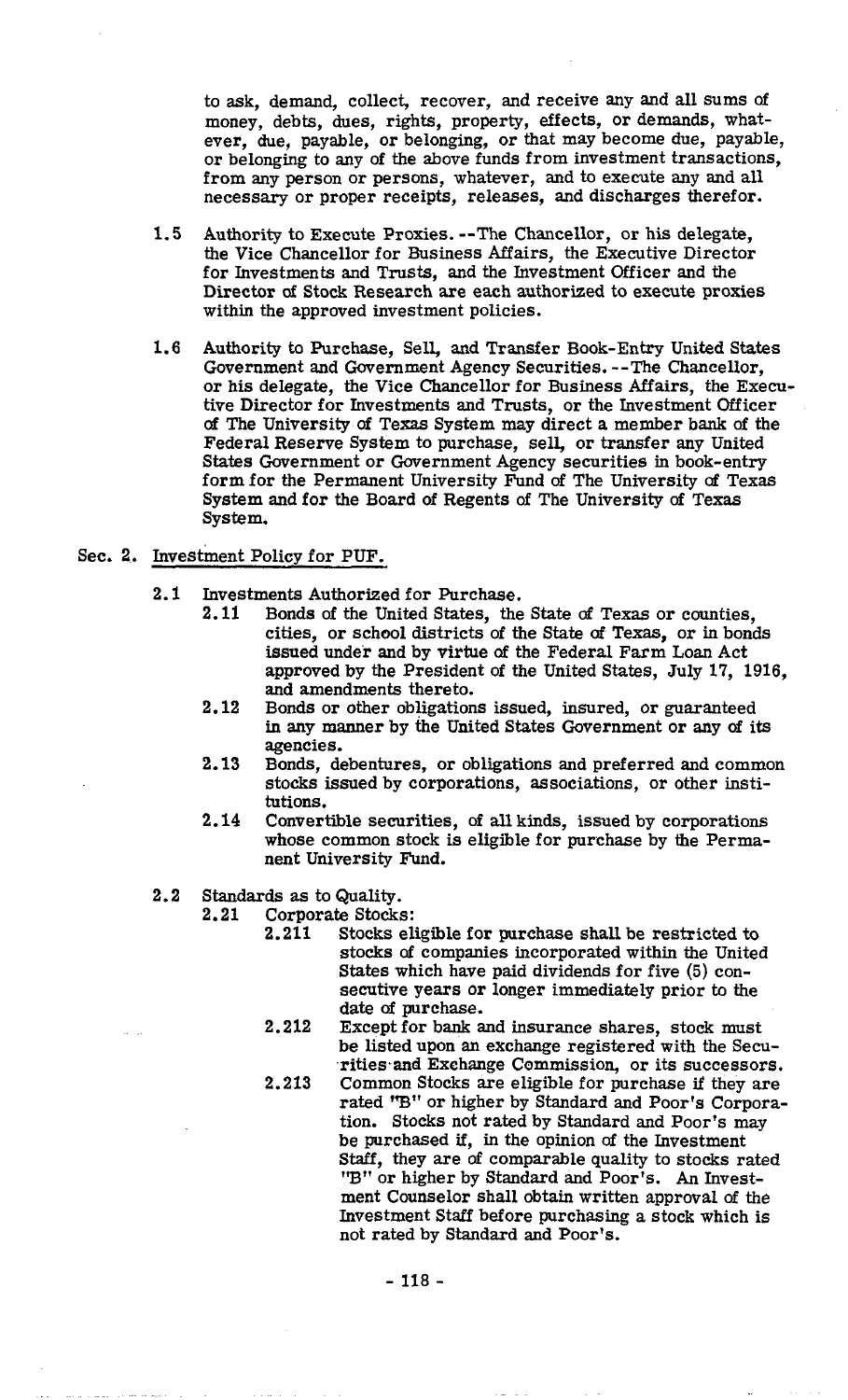- **2.22** Corporate Obligations and Preferred Stocks: Corporate Bonds and Preferred Stocks must be "Baa" or higher as rated by Moody's Investors Service, Inc. or "BBB" by Standard and Poor's Corporation. Bonds or preferred stocks offered by private placement and not rated may be purchased if, in the opinion of the University's Investment Staff or Investment Counselor, they are of at least equal quality to publicly atfered bonds and preferred stock eligible for purchase. Commercial Paper must be rated in the two highest quality classes by Moody's Investors Service, Inc. or Standard and Poor's Corporation to be eligible for purchase.
- **2.3** Diversification.
	- **2.31** Not more than **5%** of the voting stock of any one **(1)** corporation shall be owned at any given time by the PUF.
	- **2.32** Not more than **1%** of the book value of the PUF shall be invested at any given time in securities issued by any one (1) corporation.
- 2.4 **Standard of Care.**<br>2.41 **Prudent P** 
	- **2.41** Prudent Person Rule\*: In making or retaining each and all investments for the PUF and in the management, purchase, and sale of such investments from time to time, there shall be exercised the judgment and care under the circumstances then prevailing that persons of ordinary prudence, discretion, and intelligence exercise in the management of their own affairs, not in regard to speculation, but in regard to the permanent disposition of their funds, considering the probable income therefrom **as** well as the probable safety of their capital.
- **2.5** Policies with Respect to Stock Rights, Fractional Shares, and Proxies.
	- **2.51** Exercise of or sale **of** stock rights is to be made at the discretion **of** the Chancellor, the Vice Chancellor for Business Affairs, or the Executive Director for Investments and Trusts. Stock rights which arise in connection with funds under control of an investment counselor shall be handled by that counselor in its discretion,
	- **2.52** As a general rule, fractional shares received from stock dividends, etc., are to be sold. In each instance, the decision to round out fractional shares or to sell will be made by the Chancellor, the Vice Chancellor for Business Affairs, or the Executive Director for Investments and Trusts. Fractional shares which arise in connection with funds under control **of** an investment counselor shall be handled by that counselor in its discretion.
	- **2.53** As a general rule, voting stocks held are to be voted by returning proxies to present management. When the Executive Director for Investments and Trusts determines that a vote with management would not be in the shareholder's best financial interest, or when a proposal under consideration is of a social nature, the matter will be referred to the Chancellor or, in his absence, to the Chairman of the Land and Investment Committee.
- **2.6** Exchange of Bonds. The Chancellor, the Vice Chancellor for Business Affairs, or the Executive Director for Investments and Trusts is authorized to exchange bonds owned, from time to time, on a par for or a social nature, the matter will be referred to the Char<br>cellor or, in his absence, to the Chairman of the Land and<br>Investment Committee.<br>2.6 Exchange of Bonds. The Chancellor, the Vice Chancellor for Buse<br>Affairs, or t

Texas Constitution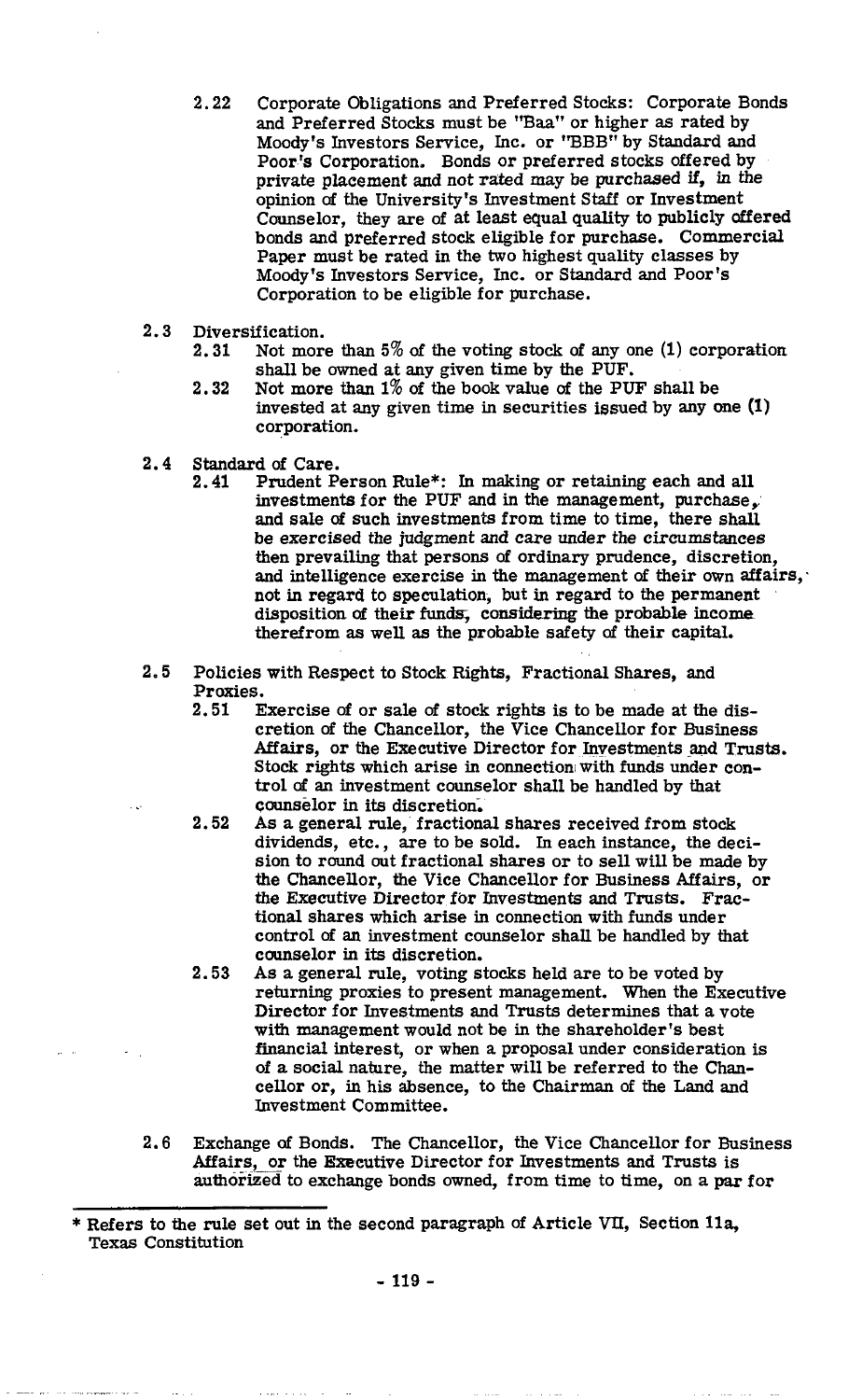par basis (with such cash adjustments as may be required) for other eligible bonds or obligations. In any such exchange the cost of the bonds exchanged out (plus or minus the cash adjustments involved) shall be carried forward as the cost **of** the bonds or obligations acquired, even though the sale and purchase may be effected through different brokers. Such sales and purchases may be considered as exchanges provided there has been an improvement in book yield.

- **2.7** Advice **of** Investment Advisory Committee. The Chancellor, the Vice Chancellor for Business Affairs, or the Executive Director for Investments and Trusts shall seek the advice and counsel of the Investment Advisory Committee at its regular quarterly meetings on all of the major matters involving the PUF.
- **2.8** Reports of Purchases, Sales, and Exchanges **of** Investments. **All**  purchases, sales, and exchanges of investments shall be reported for ratification by the Board through the Regents' Land and Investment Committee.
- **2.9** U. S. Government Insured Mortgages F. H. A. , V. **A.** , or Any Other Mortgage Loans Fully Guaranteed by the United States Government or Any Agency Thereof.
	- **2.91** Minimum standards set up by F. H. A. or V. **A.** shall be adhered to, and adequate Title and Hazard insurance policies must be carried by borrower. The policy of hazard insurance must be issued by an underwriter rated "A" or better by the then current issue of "Best's Insurance Reports: Property Casualty. "
	- **2.92** Implementation of Mortgage Loan Program: the Chancellor, the Vice Chancellor for Business Affairs, or the Executive Director for Investments and Trusts are each authorized to purchase insured mortgage loans and to execute such documents necessary in conducting a mortgage loan program, including the execution of assignments of any notes and liens when appropriate to do so.
	- **2.93** The Chancellor, the Vice Chancellor for Business Affairs, or the Executive Director for Investments and Trusts are each authorized to take any and all steps as may be considered necessary or advisable to protect the interest **of** the PUF in event of default occurring with respect to any guaranteed loans, including the power to acquire title on behalf **of**  the Board to the property securing any such note and to execute on behalf of the Board the necessary deed conveying the properties to the U. S. Government or department or agency thereof.
	- **2.94** Minimum Standards for Seller-servicers from which F. H. A. or V. A. Loans are Purchased:
		- **2.941** The Seller-servicer must be an approved F. H. **A.** or V.A. mortgagee and must have satisfactory credit rating and an unimpaired capital and surplus **of** at least \$1,000,000.
		- **2.942** It must have been actively engaged for at least five years in the mortgage loan business, and except for commercial bank, the mortgage loan business must be its principal business and must have a capable and experienced organization, together with the necessary equipment to furnish timely accounting on a block basis.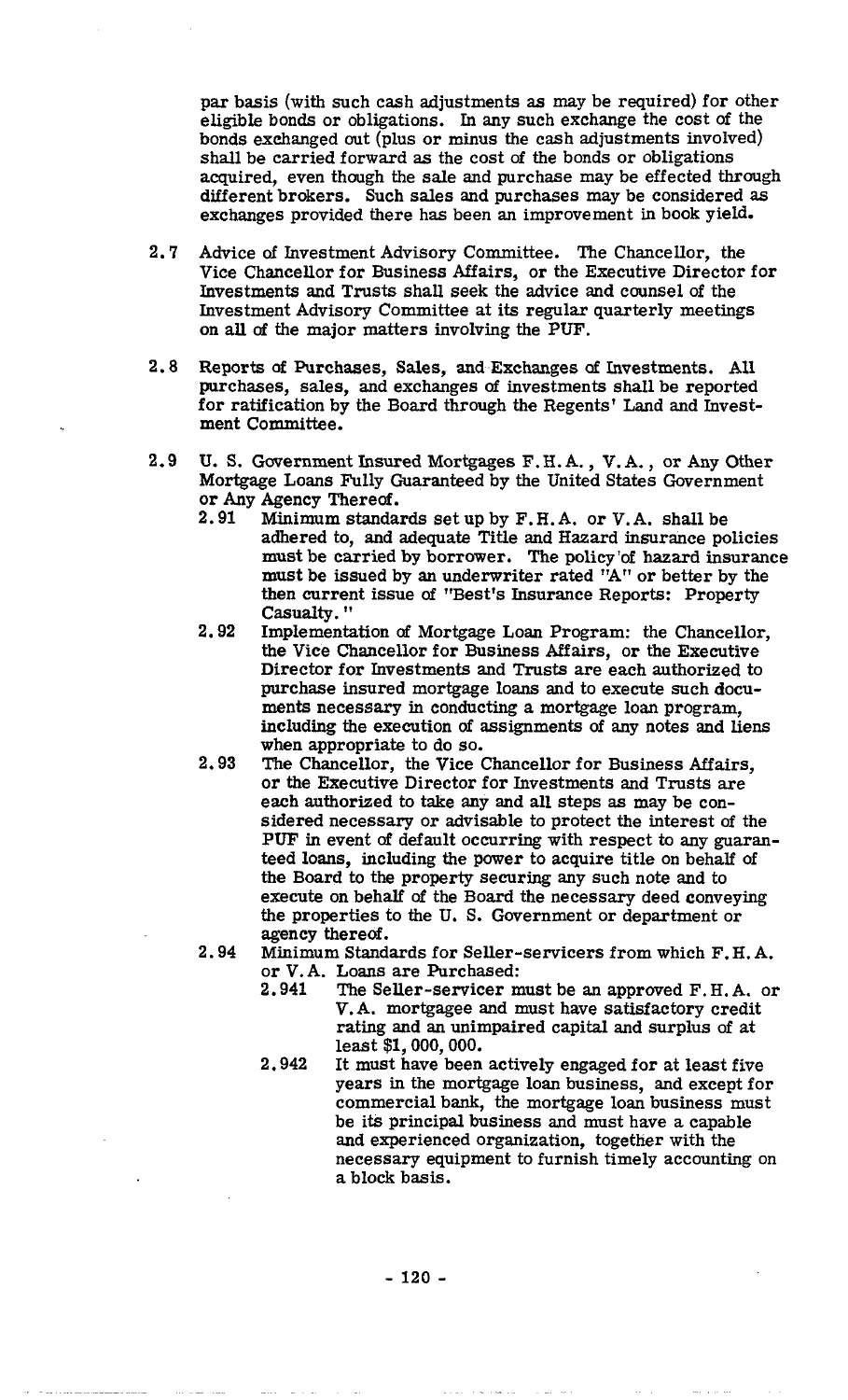- 2.943 It must be servicing at least \$100,000,000 of loans, and its clients (other than Federal National Mortgage Association) must include at least three institutional investors and must have a capability **of**  producing not less than \$10,000,000 per year in F.H.A. or V.A. loans.
- 2.944 It must carry a Mortgage Bankers Blanket Bond in an amount not less than \$500,000.

## Sec. 3. Investment Policy for Trust and Special Funds.

- 3.1 Investments Authorized for Purchase. --Unless otherwise limited by the terms of the instrument by which the fund was created, trust and special funds under the control **of** the Board shall be invested and reinvested in such securities and investments as are permitted by the Texas Trust Act as legal investments for funds held by trustees.
- **3.2** The provisions **of** Sections 2.6, 2.7, 2.8, and 2.9, with respect to the investment and management **of** the PUF, shall likewise apply to trust and special funds.
- Sec. 4. Investment Policy for Common Trust Fund. --The policies for the investment and management **of** funds for the System Common Trust Fund shall be' the same as those outlined in Section 3 with respect to trust and special **funds.**
- Sec. 5. Staff Investment Committee.
	- **5.1** Membership. --The Staff Investment Committee shall consist of the Vice Chancellor for Business Affairs, the Executive Director for Investments and Trusts, the Investment Officer, and such other members **as** may be designated from time to time by the Chancellor or the Vice Chancellor for Business Affairs.
	- 5.2 Duties. --The Staff Investment Committee shall cooperate with and advise the Chancellor on matters relating to the management **of**  investments.
- Sec. 6. Investment Advisory Committee. --The Investment Advisory Committee is and has been established in order to assist and advise the Chancellor, the Vice Chancellor for Business Affairs, and the Executive Director for Investments and Trusts **with** respect to matters relating to the management **of** investments for which said Executive Director is responsible. The following rules shall apply to such Committee:
	- 6.1 Membership. --Five members of the Committee shall be selected because **of** their particular qualifications and experience in the field of investments, including experience in bond and corporate stock investments.
		- 6.2 Selection Procedure. --Appointments to such Committee shall be made by the Board after recommendation by the Chancellor.
		- 6.3 Term **of** Office. --Each member shall serve a five year term on a rotating basis, with the term of one member expiring each August 31.
		- 6.4 Meetings. --Meetings shall be held quarterly and at such other dates as may be considered advisable by the Chancellor.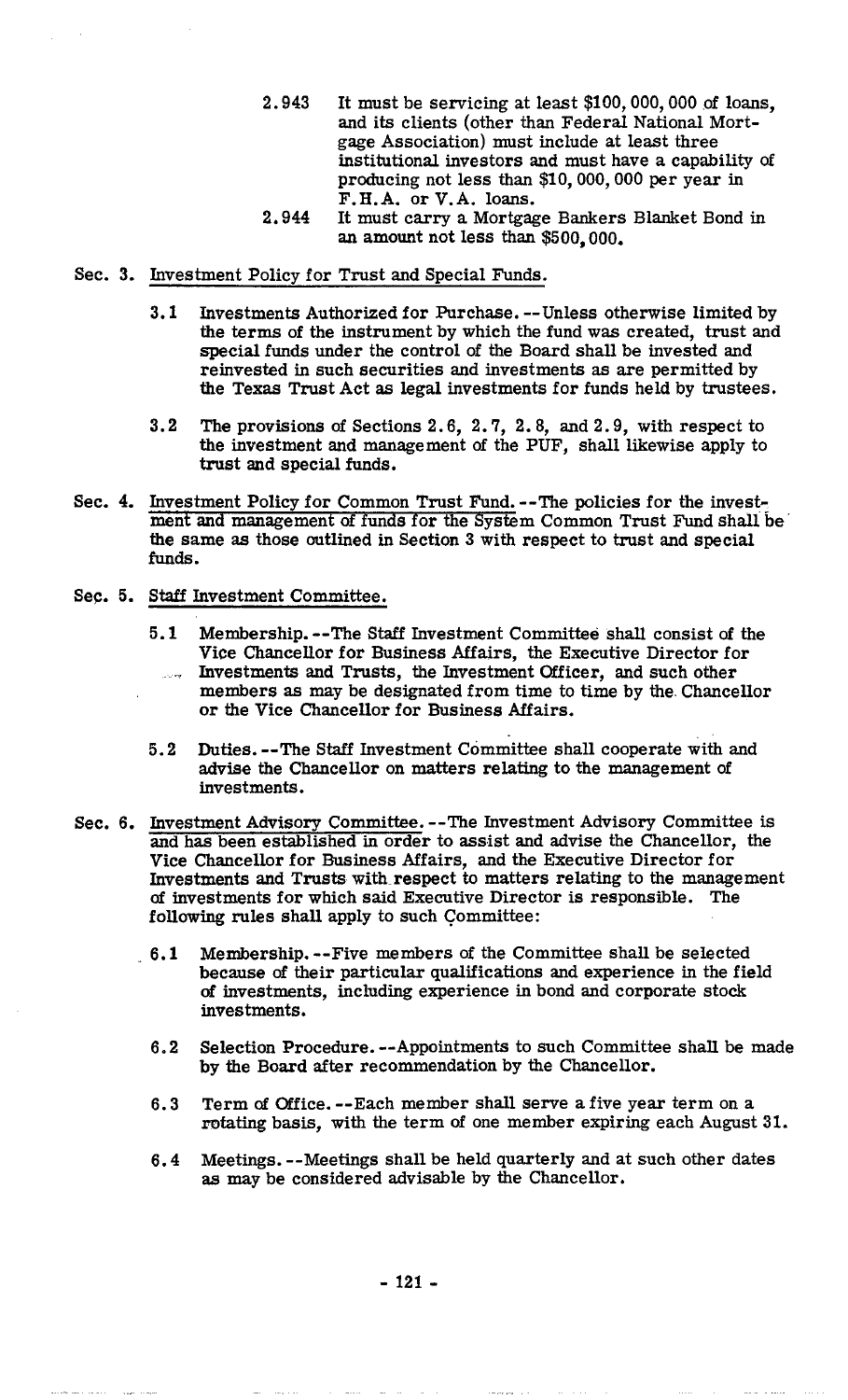## **Sec. 7. Investment Transactions. --Sales, purchases, and exchanges shall be effected through investment dealers or brokers in accordance with normal investment practices.**

in<br>Alban A

 $\frac{1}{\sqrt{2}}\left( \frac{1}{2} \right)$  ,  $\frac{1}{2}$  ,  $\frac{1}{2}$ 

 $\mathcal{A}_\mu$ 

 $\bar{\Omega}$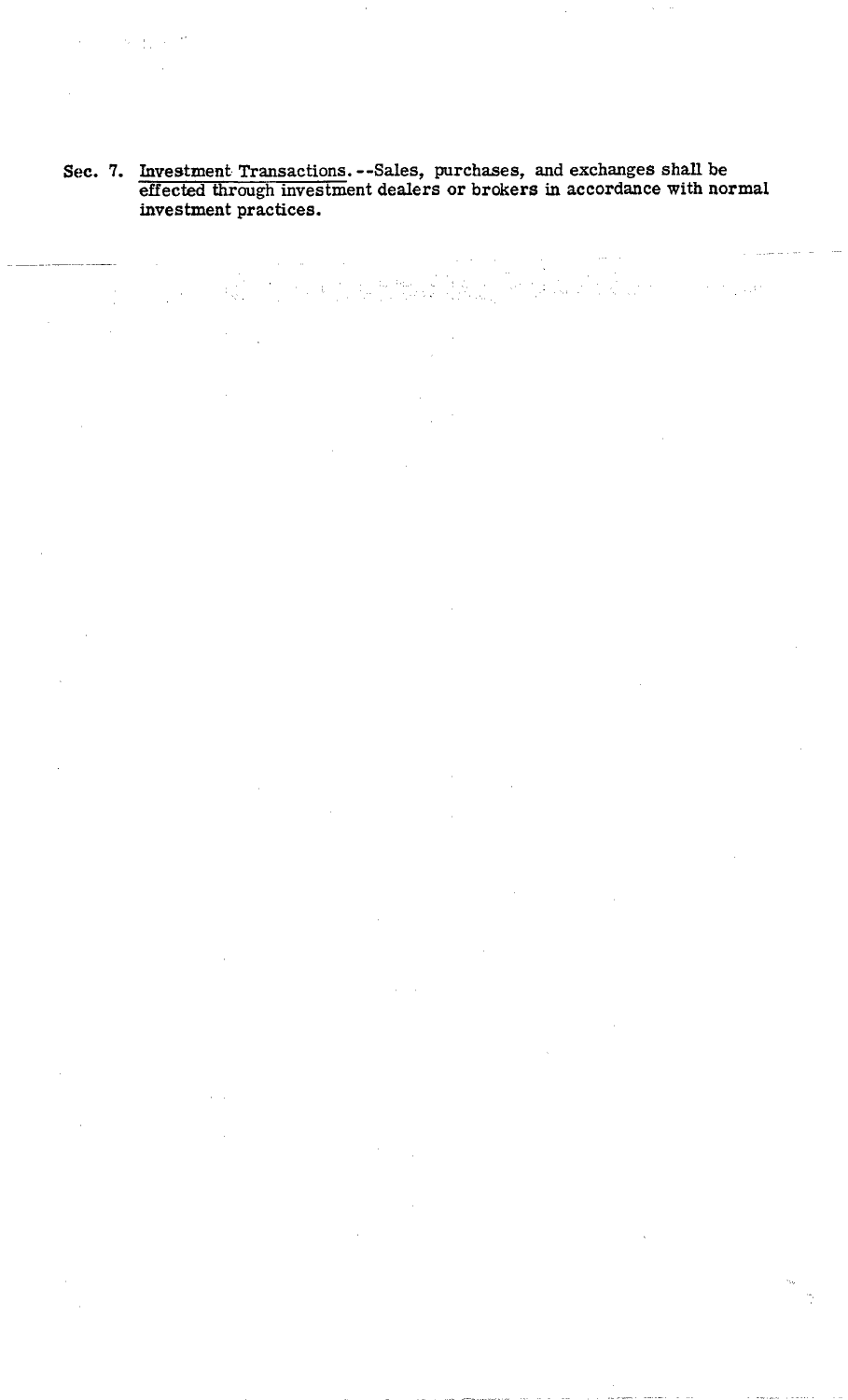U. T. BOARD OF REGENTS - REGENTS' RULES AND REGULATIONS, AUG 14 1981 PART TWO: AMENDMENT TO CHAPTER I, SECTION 4 (ENDOWED TEACHING FELLOWSHIPS).--Without objection, Part TWO of the Regents' Rules and Regulations was amended by adding the following new Subsection 4.46 to Section 4 of Chapter I:

> 4.46 Endowed Teaching Fellowships. The endowed teaching fellowship will be established with a minimum of \$50,000. Income from the endowment may be used to supplement the salary of the recipient of the fellowship for one academic year. The recipient may be a person of any academic rank, irrespective of tenure status, who has been selected for his or her teaching excellence through procedures established by the component institution. This one-year salary supplement shall be in addition to any mandated or merit salary increase.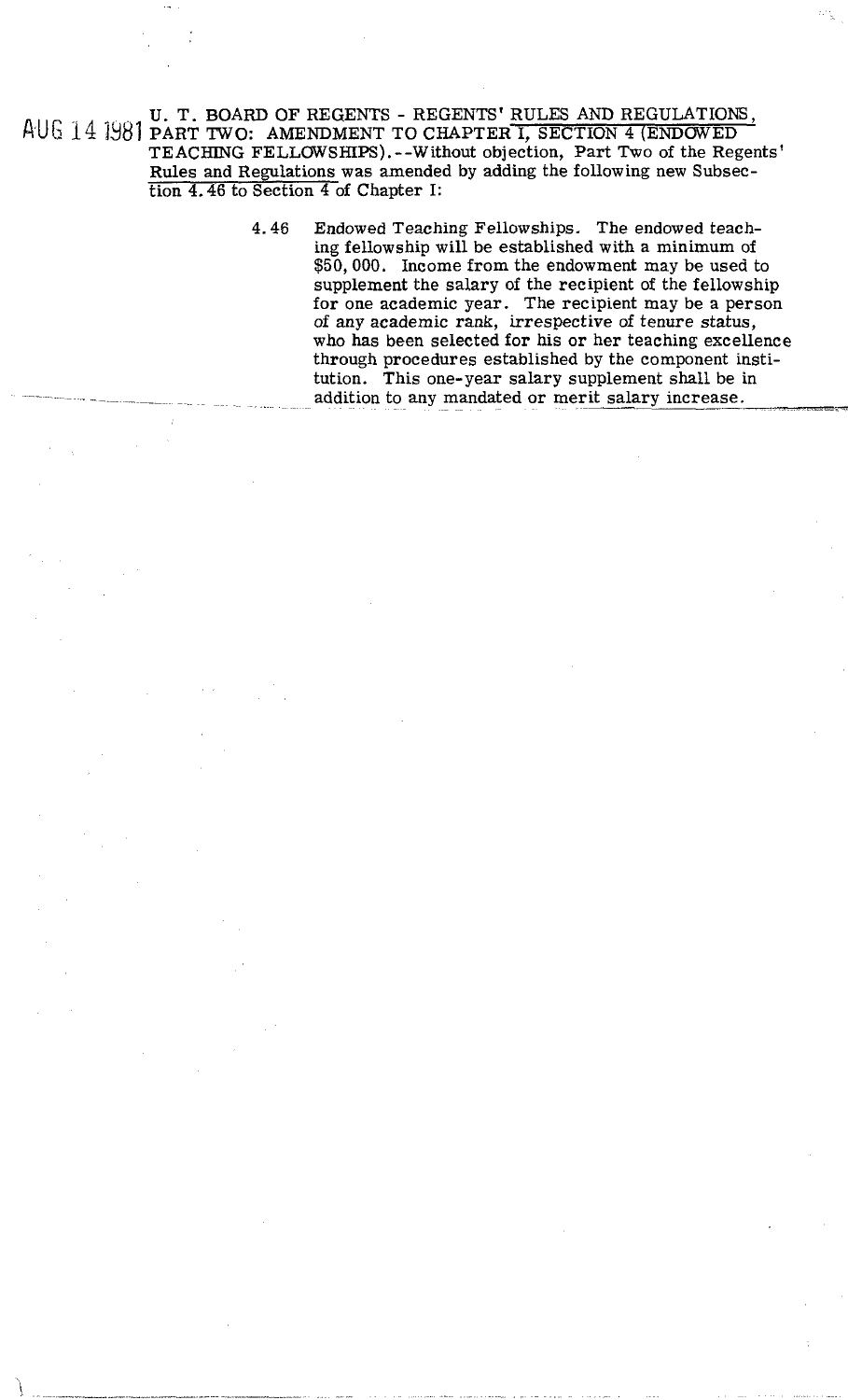BOARD OF REGENTS - REGENTS' RULES AND REGULATIONS, PART 12; 1981 TWO: AMENDMENTS TO CHAPTER I, SECTION **4.4** (ENDOWMENT OF ACADEMIC POSITIONS). --Without objection, approval was given to amend Section 4.4 of Chapter I of Part Two of the Regents' Rules and Regulations by inserting the word "Endowed" in the subtitle of Subsection **4.43** and by adding a new Subsection **4.45** as set out below:

- **4.4** The five categories of endowed and named academic positions are: Chairs, Professorships, Visiting Professorships, Lectureships, and Fellowships, and requirements for same are:
	- **4.43** Endowed Visiting Professorships. The endowment of the visiting professorship specifies **that** such positions must be funded with a minimum endowment of \$50,000. Such appointments will be given to distinguished scholars who are in temporary residence at the component while participating in planned academic programs.
	- 4.45 Endowed Fellowships. The endowed fellowship will be established with a minimum of \$50,000 or the **equiva**lent in **annual** contributions arranged according to agreements recommended by the Chancellor and approved by the Board of Regents. Income from the endowment may be used to supplement the salary of the occupant of the fellowship, who may be a qualified person of any academic rank irrespective of tenure status, and will also be available for other professional support of the occupant.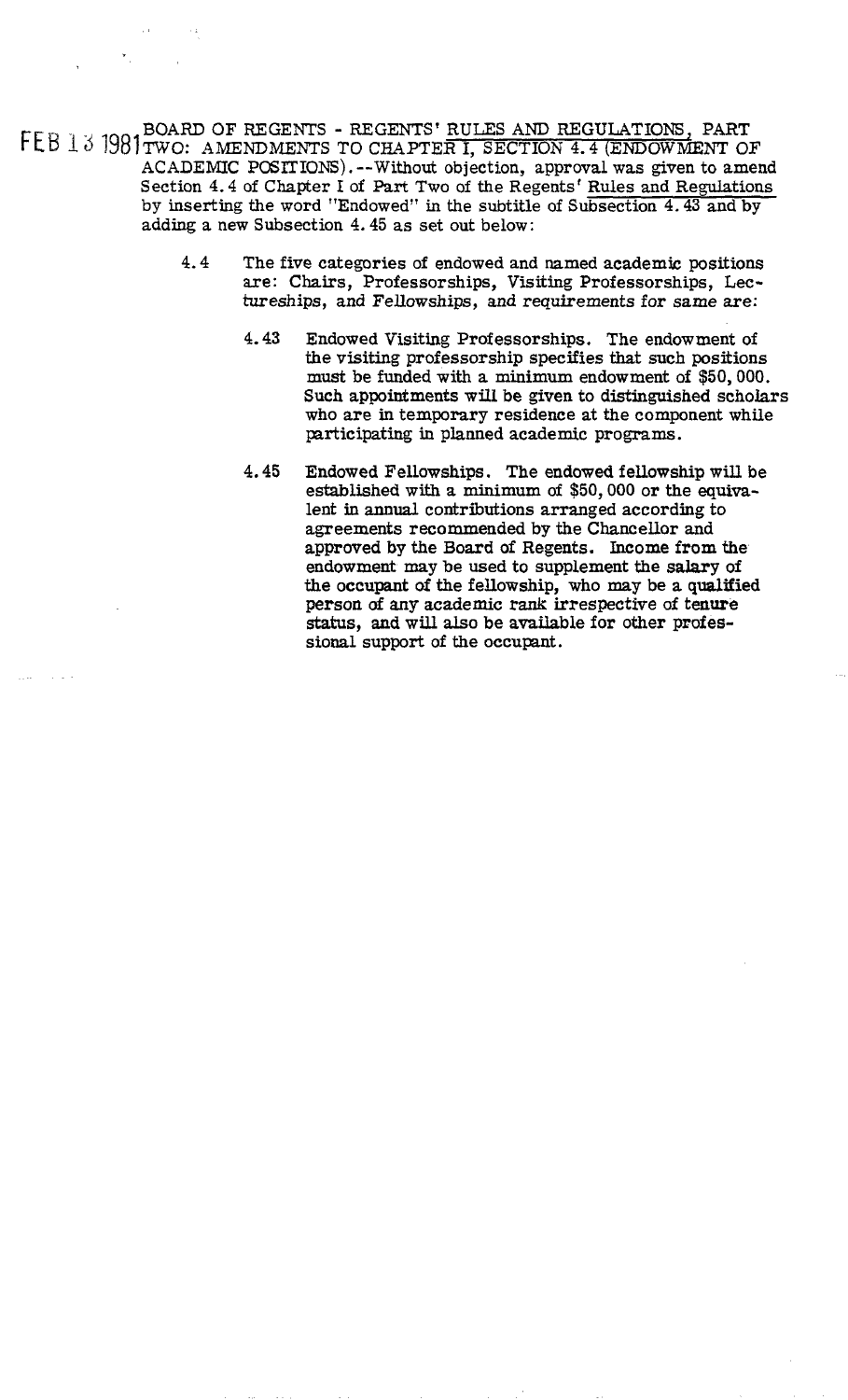BOARD OF REGENTS - REGENTS' RULES AND REGULATIONS, PART **TWO: AMENDMENT TO CHAPTER III, SUBSECTION 10.442.** --Approval **left was given to amend the first paragraph and subparagraphs** (a) and (b) of Subsection 10.442 of Chapter III of **Part** Two of the Regents' Rules and Regulations to read as follows:

- 10.442 Gifts, Grants, Designated and Auxiliary Enterprise Funds. --Reimbursement of travel expenses paid from Gifts, Grants, Designated and Auxiliary Enterprise Funds will be as follows:
	- (a) For grants from or derived from Federal or State agencies, travel allowances shall be paid as specified in the foregoing provisions.
	- (b) For other gifts, grants, designated, or auxiliary enterprise funds, travel allowances may be for actual expenses for meals and lodging not to exceed \$70 per day. The transportation allowances will be as specified (b) For other gifts, grants, designated, or auxiliary enterprise funds, travel allow-<br>ances may be for actual expenses for meals<br>and lodging not to exceed \$70 per day. The<br>transportation allowances will be as specified<br>in

JUL 11 1980

BOARD OF REGENTS - REGENTS' RULES AND REGULATIONS, PART TWO: AMENDMENTS TO (I) CHAPTER III, SECTION 7, (OUTSTAND-**ING** CHECKS] AND **(2)** CHAPTER X, SECTIONS 8, 9 AND 10 [STUDENT PUBLICATIONS, STUDENT UNION FACILITIES AND INTERCOLLEGIATE ATHLETICS PROGRAMS]. --Part Two of the Regents' Rules and Regula-<br>tions was amended as set out below: BOARD OF REGENTS - REGENTS' I<br>TWO: AMENDMENTS TO (1) CHAP<sup>7</sup><br>ING CHECKS] AND (2) CHAPTER X,<br>PUBLICATIONS, STUDENT UNION I<br>ATHLETICS PROGRAMS]. --Part Tw<br>tions was amended as set out below:<br>1

- 1. Chapter III, Section 7. --At the suggestion of Vice-Chairman Law and for accounting purposes, the proposal to amend Section 7 of Chapter **III** was revised by deleting the phrase 'Tor one year from the date of issue. " and substituting the phrase 'Tor one year from the end of the month of issuance. " therefor. Thereafter, Section 7 of Chapter III was amended to read as follows:
- Sec. 7 Outstanding Checks. -- Outstanding checks shall be carried on the official accounting records for one year from the end of the month of issuance.
- **2.** Chapter X, Sections 8, 9 and 10. --The existing Sections 8, 9 and 10 of Chapter **X** were deleted and the following substituted therefor:
- Sec. 8 Student Publications. --Rules and regulations for the establishment, administration and operation of student publications shall be promulgated by administrative officials and the chief administrative officer at the institution concerned, provided that such rules and regulations shall not be effective until approved by the Chancellor for inclusion in the institutional Handbook of Operating' Procedures.
- Sec. 9 Student Union Facilities. --Rules and regulations for the establishment, administration and operation of student union facilities shall be promulgated by administrative officials and the chief administrative officer at the institution concerned, provided that such rules and regulations shall not be effective until approved by the Chancellor for inclusion in the institutional Handbook of Operating Procedures.
- Sec. 10 Intercollegiate Athletics Programs. --Rules and regulations governing the establishment, administration and operation of intercollegiate athletics programs shall be promulgated by administrative officials and the chief administrative officer at the institution concerned, provided that such rules and regulations shall not be effective until approved by the Chancellor for inclusion in the institutional Handbook of Operating Procedures.

~ ~

Figur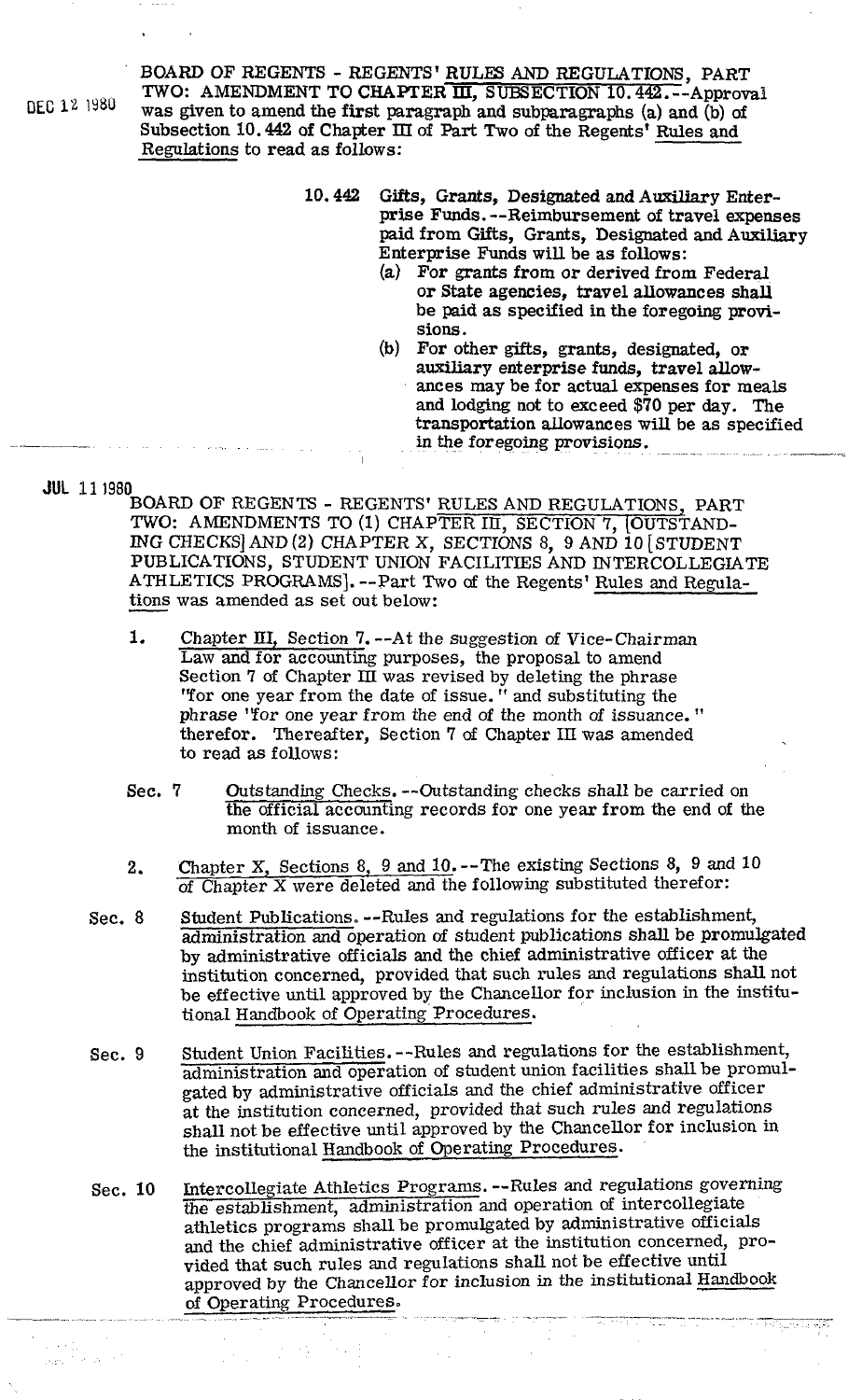BOARD OF REGENTS - REGENTS' RULES AND REGULATIONS, PART TWO: EDITORIAL CHANGES IN CHAPTER IX, SUBSECTIONS 1.2 AND 1.3 REQUIRED BY CHANGES IN DUTIES AND TITLES IN THE OFFICE BOARD OF REGENTS - REGENTS' RULES AND REGULATIONS, PART<br>TWO: EDITORIAL CHANGES IN CHAPTER IX, SUBSECTIONS 1.2 AND<br>1.3 REQUIRED BY CHANGES IN DUTIES AND TITLES IN THE OFFICE<br>OF THE VICE CHANCELLOR AND GENERAL COUNSEL (PAGE Without objection, editorial changes in the Regents' Rules and Regulations, Part Two, Chapter IX were approved as amended and as set out below:

Subsections 1.2 and 1.3 were revised as set out below:

- 1.2 Authority to Assign and Transfer Securities held by the PUF and the Board. --The Chancellor, the Vice Chancellor for Business Affairs, the Executive Director for Investments and Trusts, and the Trust Officers may each assign and transfer any and all securities of any description whatever, and execute any and all documents necessary to the consummation of any sale, assignment, or transfer of any securities registered in the name of the PUF or the Board, or in any other form of registration of such securities held for the account of the PUF or the Board in whatever manner, including all fiduciary capacities, and including those registered in the names of trusts or foundations managed and controlled by said Board.
- **FEB 29 1980** 1.3 Authority to Execute Instruments Relating to Land and Mineral Interests. --The Chairman of the Board, the ViceChairman, the Chancellor, the Vice Chancellor for Business Affairs, and the Vice Chancellor for Lands Management are each authorized to execute conveyances, deeds, surface and/or mineral leases, easements, rights-of-way, oil and gas division orders, and transfer orders, geophysical and material source permits, water contracts, pooling and unitization agreements and any other instruments as may be necessary or appropriate from time to time, relating to the handling, management, control and disposition of any real estate or mineral interest held or controlled by the Board as a part of the PUF or as a part of any trust or special fund.

BOARD OF REGENTS - REGENTS' RULES AND REGULATIONS, PART TWO: AMENDMENTS TO CHAPTER V, SECTION **2.4** (PATENT POLICY). --Without objection, the Regents' Rules and Regulations, Part Two, Chapter V, Section **2.4** were amended as set out below:

**1.** Subsection **2.4524** was deleted and the following substituted therefor

FEB 291980

**2.4524 If** the System decides to patent and assert and exploit its interest, it shall proceed either through its own efforts or those of of a patent agent to obtain and manage the patent. It shall be mandatory for all employees, academic and nonacademic, to assign inventions and patents to the System when the patentable inventions fall within Section 2.452. The division of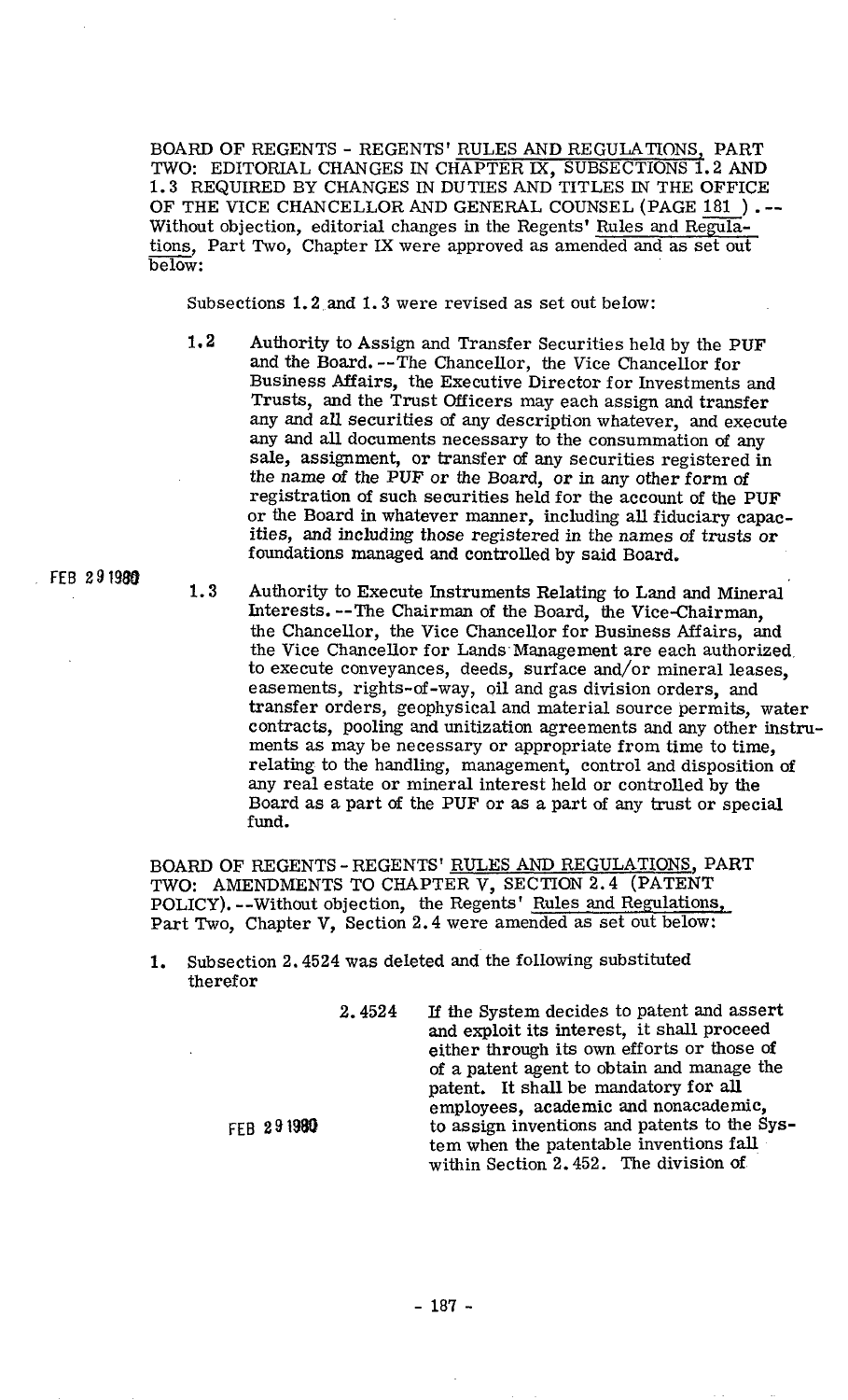royalties or other income, patenting and licensing costs first being recaptured, shall be as follows:

0-\$5,000/75% to Inventor 25% to System 5,000- 10,000/50% to Inventor 50% to System above- 10, 000/25 $%$  to Inventor 75% to System

The division of royalties and other income from patents managed by a patent agent will be controlled by the System's agreement with such agent, as approved by the Board. Any other deviation from this rule requires the prior approval of the Board.

2. New Subsections 2.4534 and 2.4545 were added as set out below:

2.4534 Employees **of** the System whose patentable ideas result from a grant or contract with the Federal Government, or any agency thereof, or with a nonprofit foundation or by private gift to the System shall make such assignment of inventions or patents as is necessary in each case in order that the System may discharge its obligation, express or implied, under the particular agreement.

**FEB 2 9 1980** 2.4545 Employees of the System whose patentable ideas result from research supported by a grant or contract with commercial concerns or industry shall make such assignment of inventions or patents as is necessary in each case in order that the System may discharge its obligations, express or implied, under the particular agreement.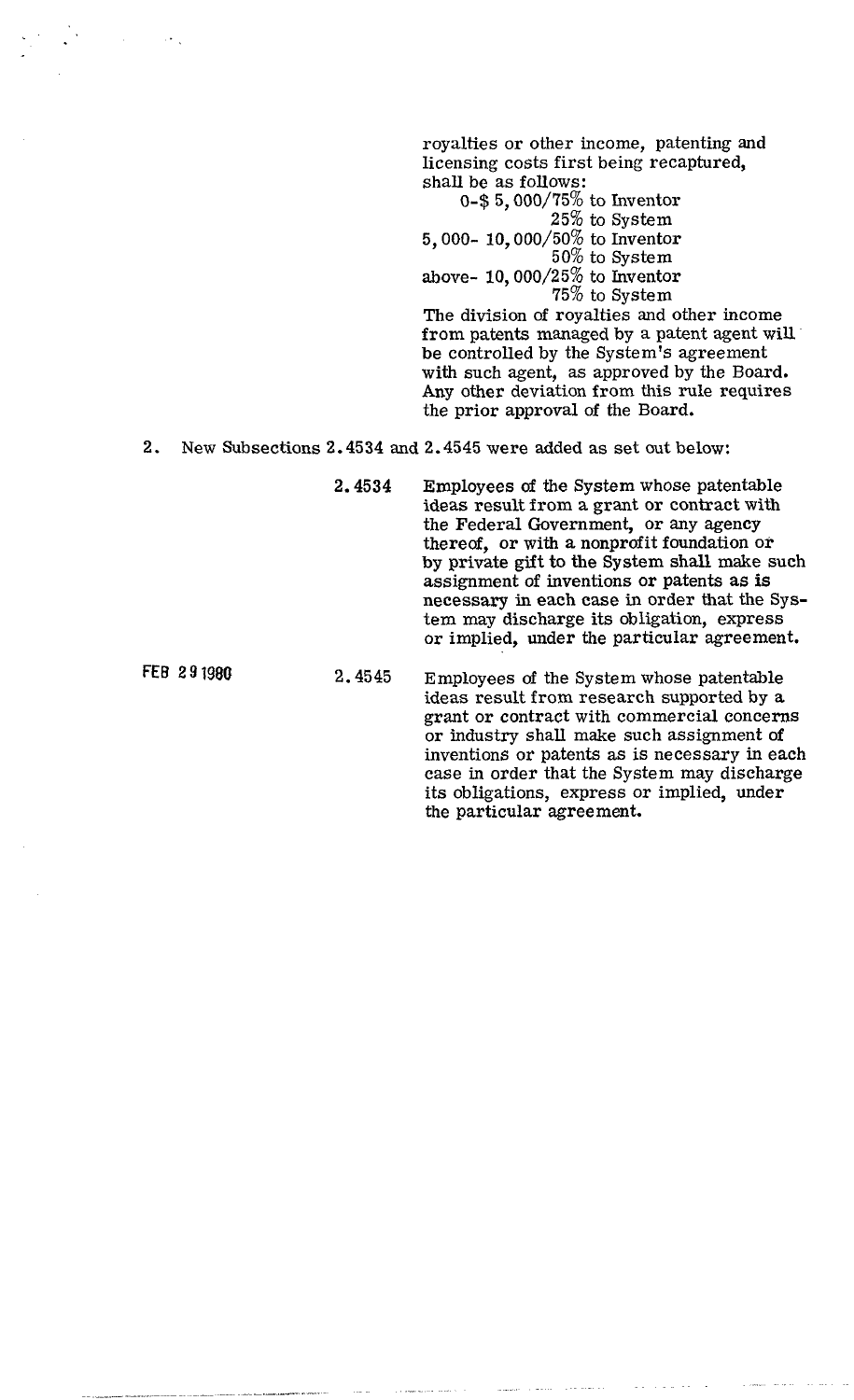BOARD OF REGENTS - RE GENTS' RULES AND REGULATIONS, PART TWO: AMENDMENT TO CHAPTER VIII, SECTION 3 (MINOR REPAIRS, BOARD OF REGENTS - REGENTS' RULES AND REGULATIONS, PART TWO: AMENDMENT TO CHAPTER VIII, SECTION 3 (MINOR REPAIRS<br>REMODELING AND IMPROVEMENTS OTHER THAN BUILDINGS). --Sec-<br>1979 tion 3 of Chapter VIII of Part Two of the Bege 1<sup>1979</sup> tion 3 of Chapter VIII of Part Two of the Regents' Rules and Regulations was amended without objection to read as follows:

Sec. 3. Minor Repairs and Remodeling and Improvements Other than Buildings. --Minor repairs and remodeling of the physical plant and construction of improvements other than buildings hvolving proposed expenditures of less than \$80,000 **per**  project shall be made under the supervision of the director of physical plant and the chief business officer at the component institutions, with the prior approval of the chief administrative officer provided that necessary funds have been approved through proper procedure, and provided, further, that no such repairs, remodeling or construction shall be made without the prior approval of the Vice Chancellor for Business Affairs where the proposed expenditure exceeds \$50,000.

BOARD OF REGENTS - REGENTS' RULES AND REGULATIONS, PART **TWO:** AMENDMENT TO CHAPTER **IX,** SECTIONS 1.2, 1.3, 1.5 and 1.6 (AUTHORIZATIONS RE SALES, ASSIGNMENTS, CONVEYANCES, RECEIPT OF PROPERTY AND PROXIES). --Upon recommendation of Executive Director Lobb, Vice Chancellor Boyd and Chancellor Walker, **JUN** 1979 and without objection, Sections 1.2, 1.3, 1.5 and 1.6 of Chapter **IX** of Part Two of the Regents' Rules and Regulations were amended to read as follows:

- 1.2 Authority to Assign and Transfer Securities Held by the PUF and the Board. --The Chancellor, the Vice Chancellor for Business Affairs, the Executive Director for Investments and Trusts, the Trust Officer and the Real Estate Officer may each assign and transfer any and all securities of any description whatever, and execute any and all documents necessary to the consummation of any sale, assignment, or transfer of any securities registered in the name of the **PUF** or the Board, or in any other form of registration of such securities **held**  for the account of the PUF or the Board in whatever manner, including all fiduciary capacities, and including those registered in the names of trusts or foundations managed and controlled by said Board.
- 1.3 Authority to Execute Instruments Relating to Land and Mineral Interests. --The Chairman of the Board, the Vice-chairman, the Chancellor, the Vice Chancellor for Business Affairs, and the Vice Chancellor for Lands Management are each authorized to execute conveyances, deeds, surface and/or mineral leases, easements, rights-of-way, oil and gas division orders, and

 $-90 -$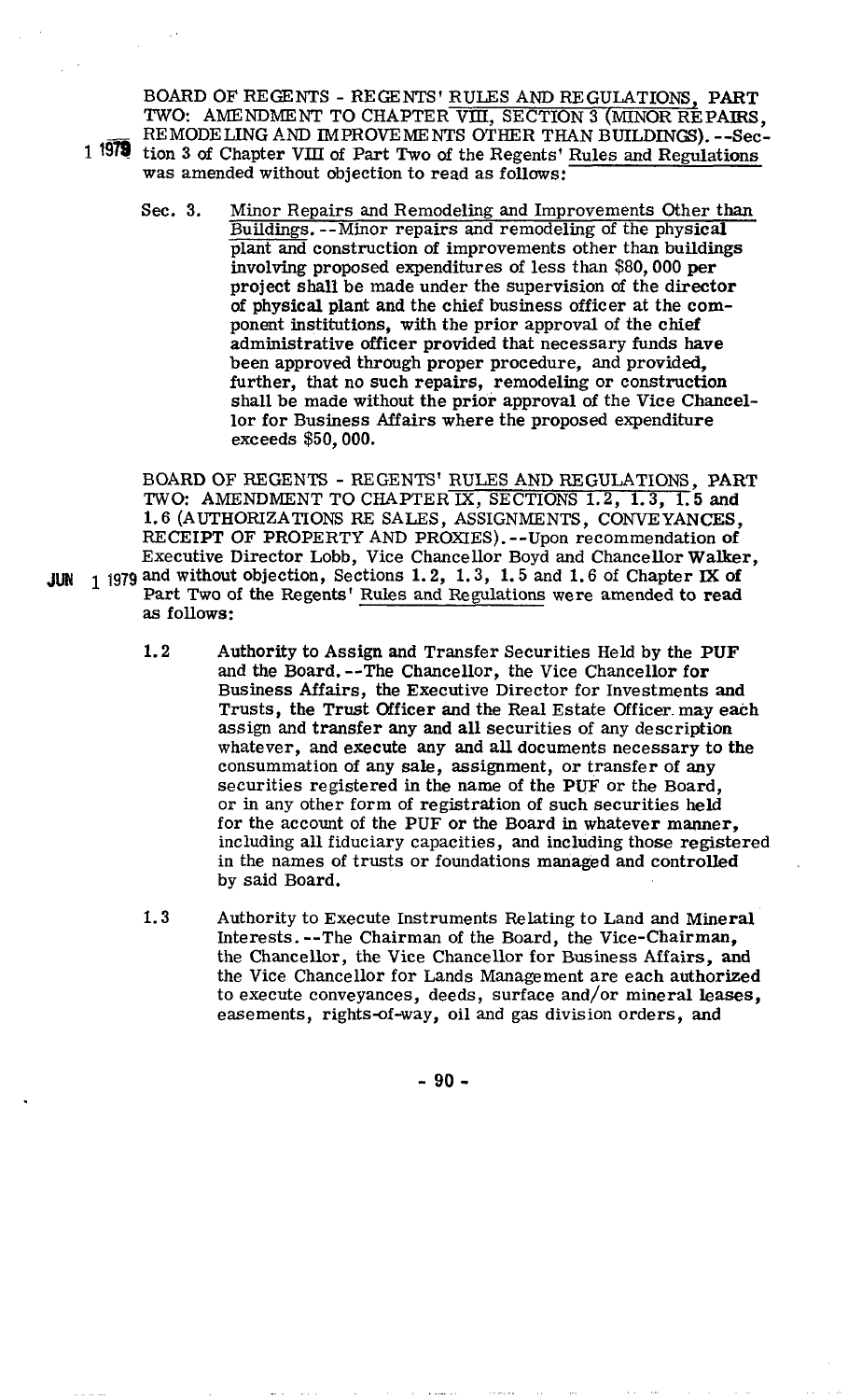transfer orders, geophysical and material source permits, water contracts, pooling and unitization agreements and any other instruments as may be necessary or appropriate from time to time, relating to the handling, management; control, and disposition of any real estate or mineral interests held or controlled by the Board as a part of the PUF or as a part of **JUN 1979** any trust or special fund, and with the Executive Director for Investments and Trusts authorized to sign such instruments relating to Trust and Special Fund lands.

- **1.5** Authority to Execute Proxies. --The Chancellor, or his delegate, the Vice Chancellor for Business Affairs, and the Executive Director for Investments and Trusts are each authorized to execute proxies within the approved investment policies.
- **1.6** Authority to Purchase, Sell and Transfer Book-Entry United States Government Securities. --The Chancellor, the Vice Chancellor for Business Affairs, the Executive Director for Investments and Trusts, or the Investment Officer of The University of Texas System may direct the Federal Reserve Bank to Purchase, Sell or Transfer any United States Government Securities in Book-Entry form for the Permanent University Fund of The University of Texas System and for the Board of Regents of The University of Texas System for Trust and Special Funds.